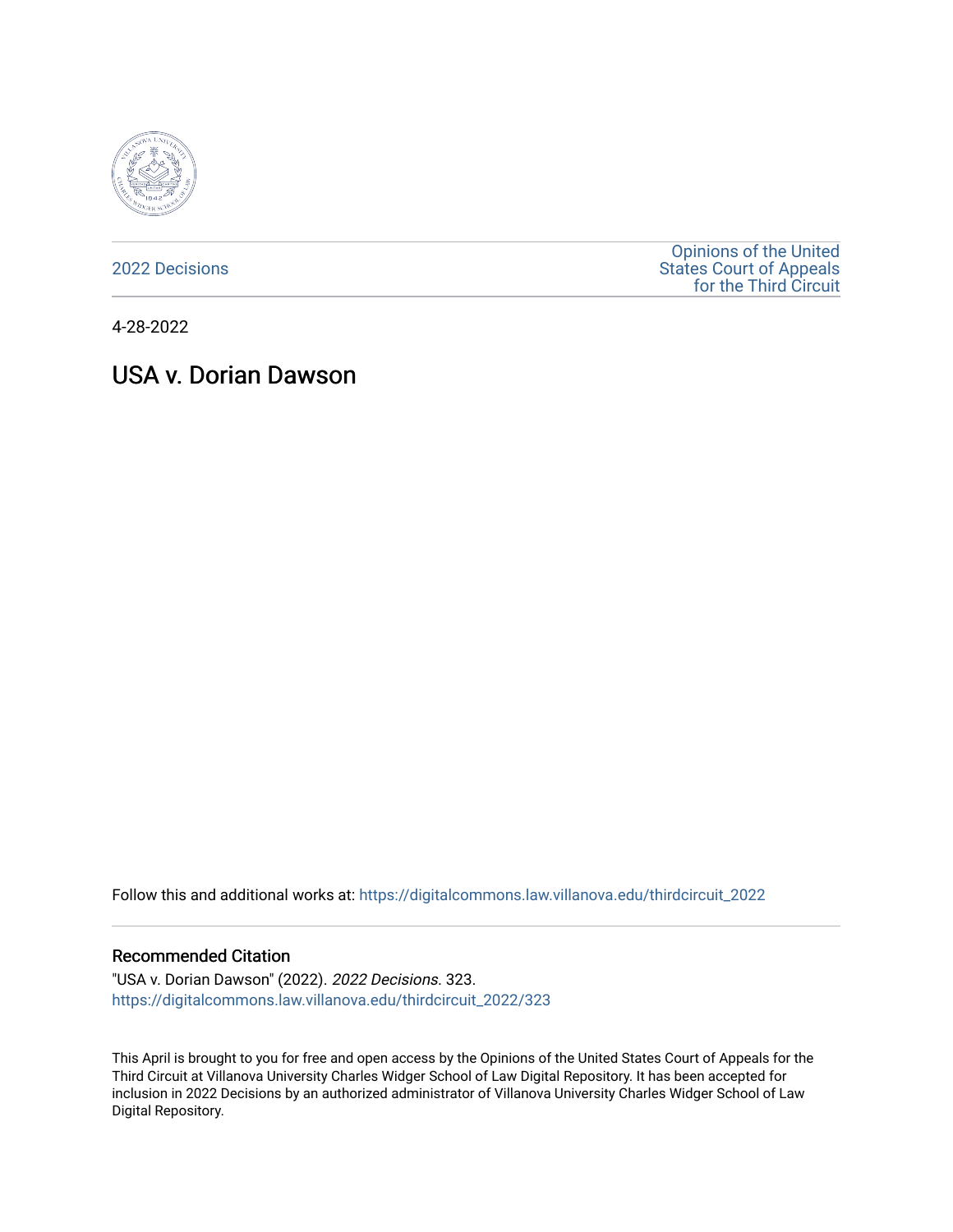#### **PRECEDENTIAL**

# UNITED STATES COURT OF APPEALS FOR THE THIRD CIRCUIT

\_\_\_\_\_\_\_\_\_\_\_\_\_

No. 20-3338 \_\_\_\_\_\_\_\_\_\_\_\_\_

UNITED STATES OF AMERICA

v.

DORIAN DAWSON, Appellant

\_\_\_\_\_\_\_\_\_\_\_\_\_\_\_\_\_\_\_\_\_\_\_\_\_\_\_\_\_\_\_\_\_\_\_\_\_

On Appeal from the United States District Court for the Western District of Pennsylvania (District Court No. 2:18-cr-00085-001) District Judge: Honorable David S. Cercone

Argued February 10, 2022

\_\_\_\_\_\_\_\_\_\_\_\_\_\_\_\_\_\_\_\_\_\_\_\_\_\_\_\_\_\_\_\_\_\_\_\_\_

(Filed: April 28, 2022)

Before: GREENAWAY, JR., SCIRICA, and RENDELL, *Circuit Judges*.

Lisa B. Freeland Renee Pietropaolo (argued) Office of Federal Public Defender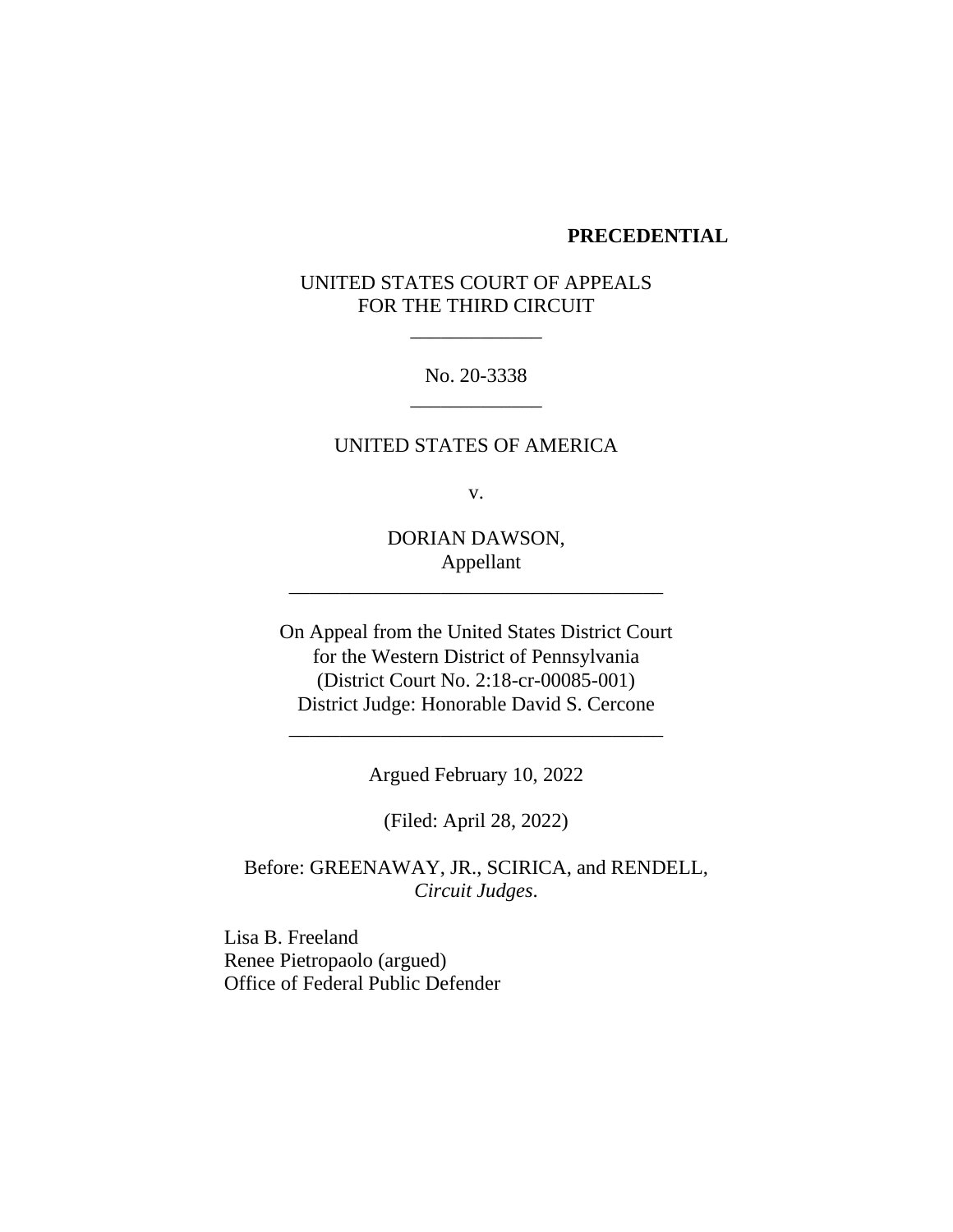1001 Liberty Avenue Suite 1500 Pittsburgh, PA 15222

#### Counsel for Appellant

Stephen R. Kaufman Adam N. Hallowell (argued) Laura S. Irwin Office of the United States Attorney 700 Grant Street Suite 4000 Pittsburgh, PA 15219

Counsel for Appellee

# OPINION OF THE COURT \_\_\_\_\_\_\_\_\_

\_\_\_\_\_\_\_\_\_

RENDELL, *Circuit Judge*.

Dorian Dawson appeals his sentence for possession of fentanyl with intent to distribute. He raises two claims of error. First, Dawson argues that he should not have been subject to a career offender enhancement because his state drug trafficking convictions are not "controlled substance offenses" under the Sentencing Guidelines. We hold that those convictions are career offender predicates, as the state offense, 35 Pa. Cons. Stat. §780-113(a)(30), does not criminalize a broader range of conduct than the Guidelines. Second, Dawson contends that his sentence cannot stand because the District Court erred in failing to rule on a controverted issue of fact at sentencing—to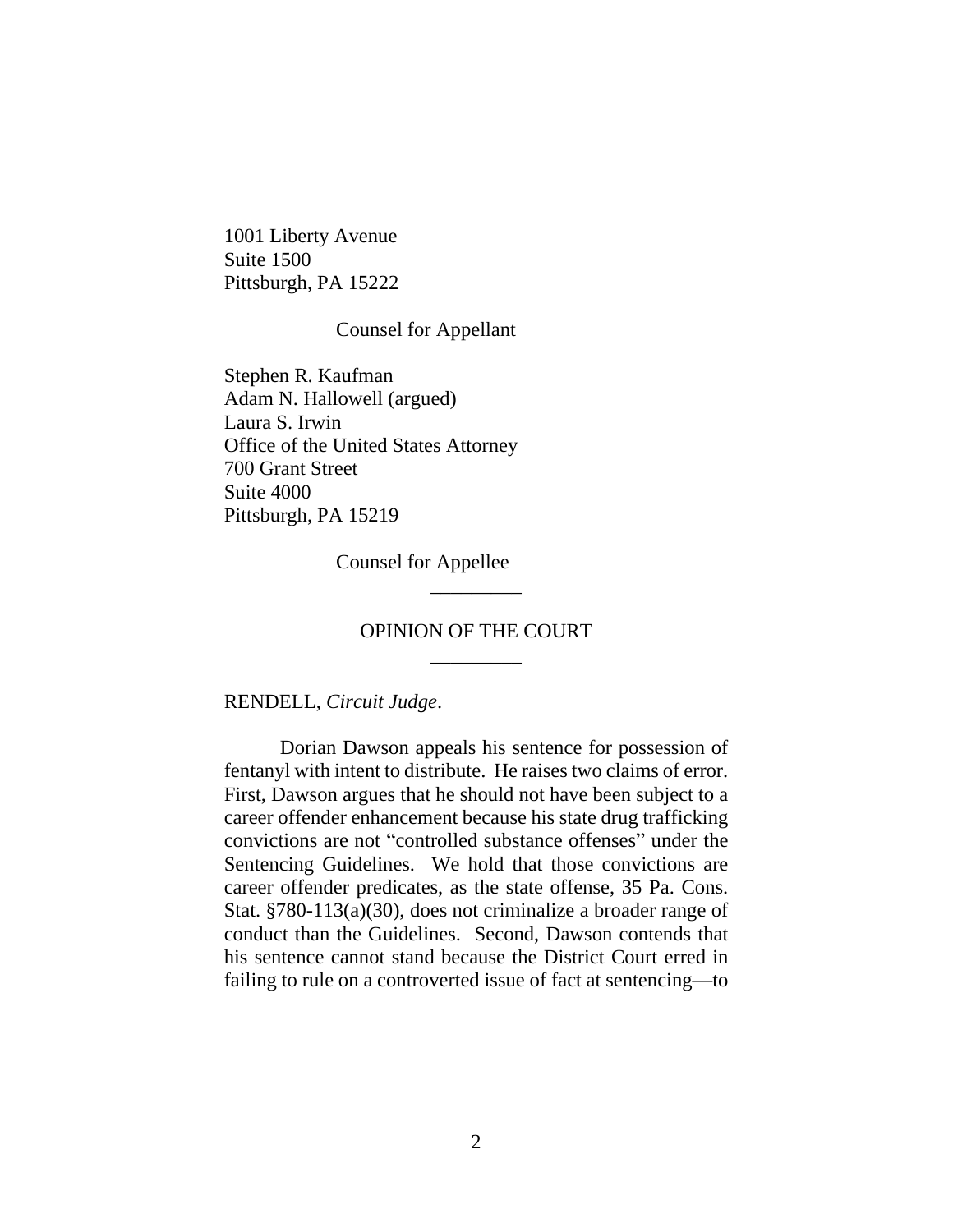wit, whether Dawson caused one of his fentanyl 'clients' to die from a drug overdose. *See* Fed. R. Crim. P. 32(i)(3)(B). However, Dawson failed to preserve this argument for plenary review, as he did not object when the putative error became evident. Reviewing for plain error then, we find that Dawson has not shown his substantial rights were affected.

Accordingly, we will affirm.

I.

On October 17, 2016, Dawson was arrested in Brentwood, Pennsylvania. He was caught driving a car containing bags of fentanyl, stamped with the label "Peace of Mind". Earlier that day, Police had responded to the overdose death of one "L.B.", who was found with empty and full bags of fentanyl bearing the same "Peace of Mind" label. Investigation of L.B.'s cell phone revealed that Dawson had been supplying L.B. with fentanyl; Police then used the deceased's phone to set up a drug deal with Dawson, apprehending him upon his arrival.

Dawson was initially charged in state court with various drug trafficking offenses, including drug delivery resulting in death, 18 Pa. Cons. Stat. § 2506, for his alleged role as the supplier of L.B.'s fatal dose. However, the case was ultimately adopted by federal authorities in the Western District of Pennsylvania, who indicted Dawson on one count of possessing fentanyl with intent to distribute, 21 U.S.C. §§  $841(a)(1)$ , (b)(1)(C). Dawson entered an open guilty plea to this sole count.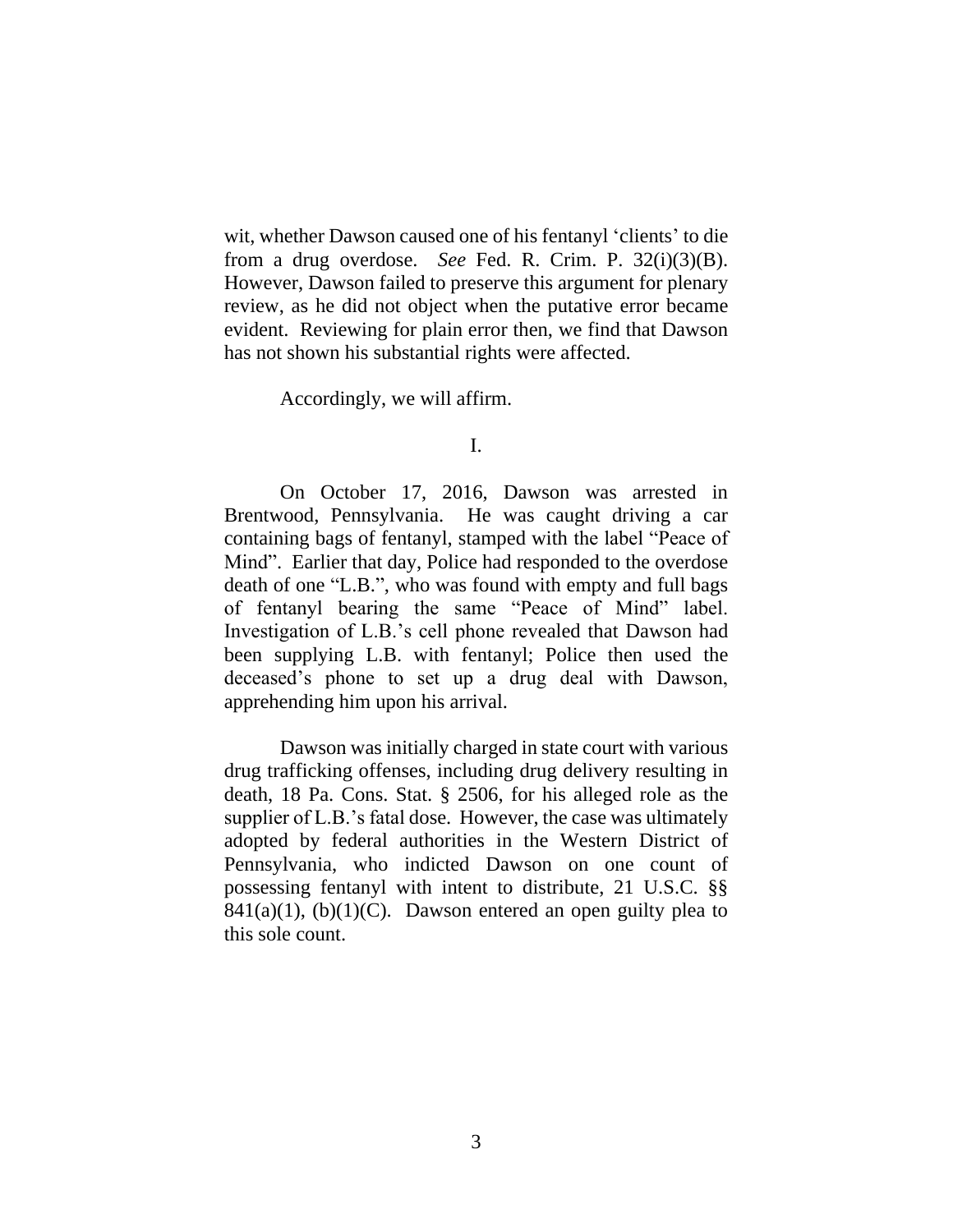Dawson was caught with only four grams of fentanyl, but a lengthy history of drug dealing—he had been convicted *four* times of heroin trafficking under 35 Pa. Cons. Stat. § 780- 113(a)(30)—led Probation to classify him as a career offender and calculate a substantial guidelines range of 188 to 235 months' imprisonment. Dawson objected to this career offender designation, yet he conceded that then-controlling precedent, *United States v. Hightower*, 25 F.3d 182 (3d Cir. 1994), foreclosed his argument that  $\S$  780-113(a)(30) is not categorically a "controlled substance offense" under the applicable Guideline, U.S.S.G. § 4B1.2(b) ("The term 'controlled substance offense' means an offense under federal or state law . . . that prohibits the manufacture, import, export, distribution, or dispensing of a controlled substance . . . ."). As we discuss at length below, the new life given to this contention by our overruling of *Hightower* in *United States v. Nasir*, 17 F.4th 459 (3d Cir. 2021), grounds the primary issue in this appeal.

Dawson also objected to the Pre-Sentence Report's ("PSR") mention of L.B.'s death from drug overdose and, in their pre-sentencing submissions, Dawson and the Government sparred over whether the death should be attributed to Dawson at sentencing under 18 U.S.C. § 3553(a). Prior to sentencing, the District Court tentatively overruled Dawson's objection to those portions of the PSR dealing with the overdose and invited him to make further submissions on the matter at the upcoming hearing.

On November 5, 2020, the District Court sentenced Dawson to 142 months' imprisonment, reflecting a 46-month downward variance from the bottom end of his Guidelines range. Although the District Court conclusively overruled his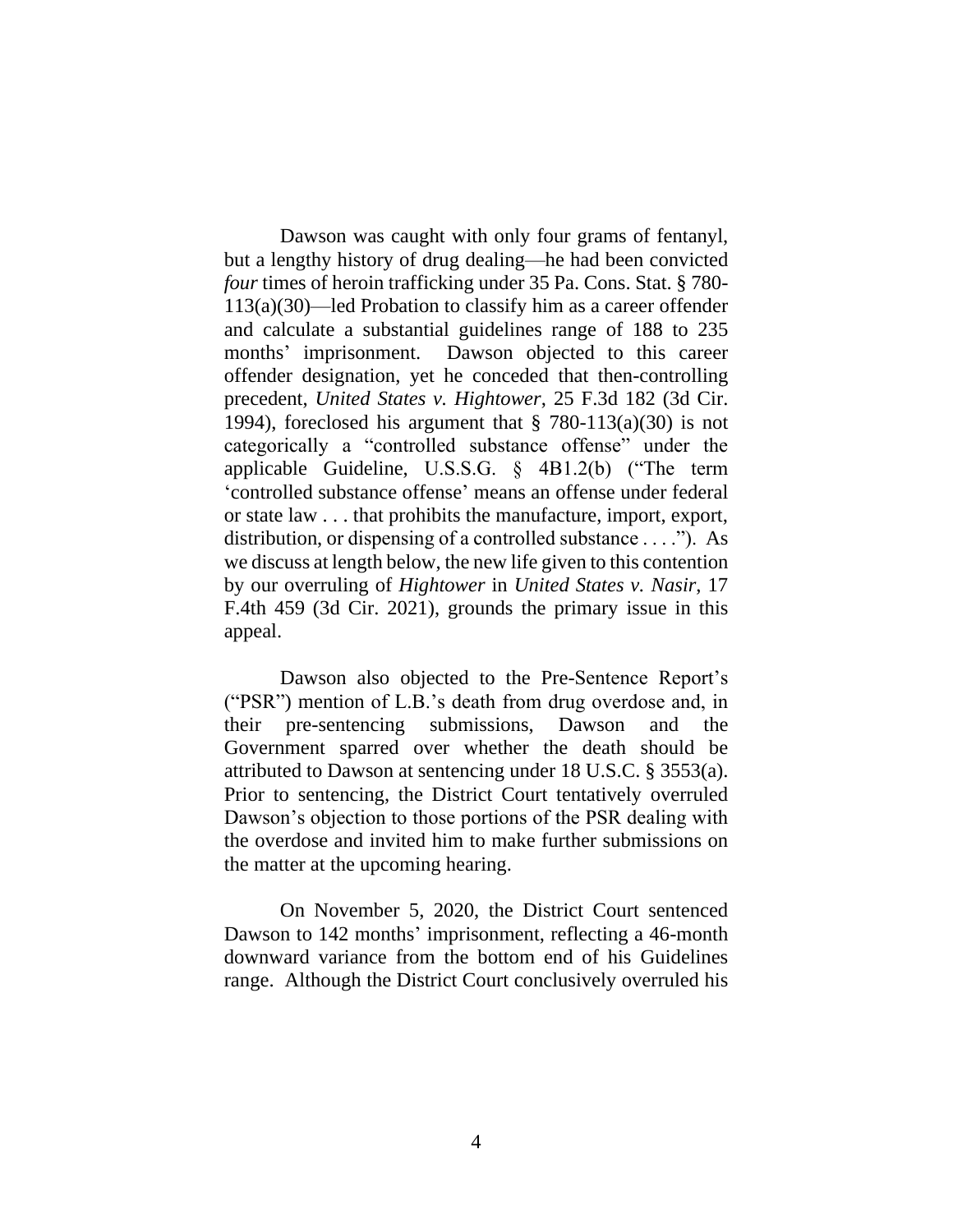objection to the PSR's inclusion of L.B.'s overdose, the Court neither held that Dawson caused the death nor deemed the issue irrelevant to crafting a sentence under the § 3553(a) factors. *See* Fed. R. Crim. P. 32(i)(3)(B). However, as we explain in detail below, Dawson did not preserve any claim of error stemming from this purported omission.

Dawson timely appealed.

## II.

The District Court had jurisdiction pursuant to 18 U.S.C. § 3231. We have jurisdiction under 28 U.S.C. § 1291 and 18 U.S.C. § 3742(a). The interpretation of the Guidelines is a legal question, so we exercise plenary review. *United States v. Wilson*, 880 F.3d 80, 83 (3d Cir. 2018). We review unpreserved objections for plain error. *United States v. Dahl*, 833 F.3d 345, 349 (3d Cir. 2016).

#### III.

#### A.

We begin by addressing the career offender enhancement. The District Court agreed with Probation that Dawson had at least two qualifying predicate convictions—his repeated violations of 35 Pa. Cons. Stat. § 780-113(a)(30)—for "controlled substance offense[s]" under the Guidelines, making him a career offender. *See* U.S.S.G. § 4B1.1(a) ("A defendant is a career offender if . . . [he] has at least two prior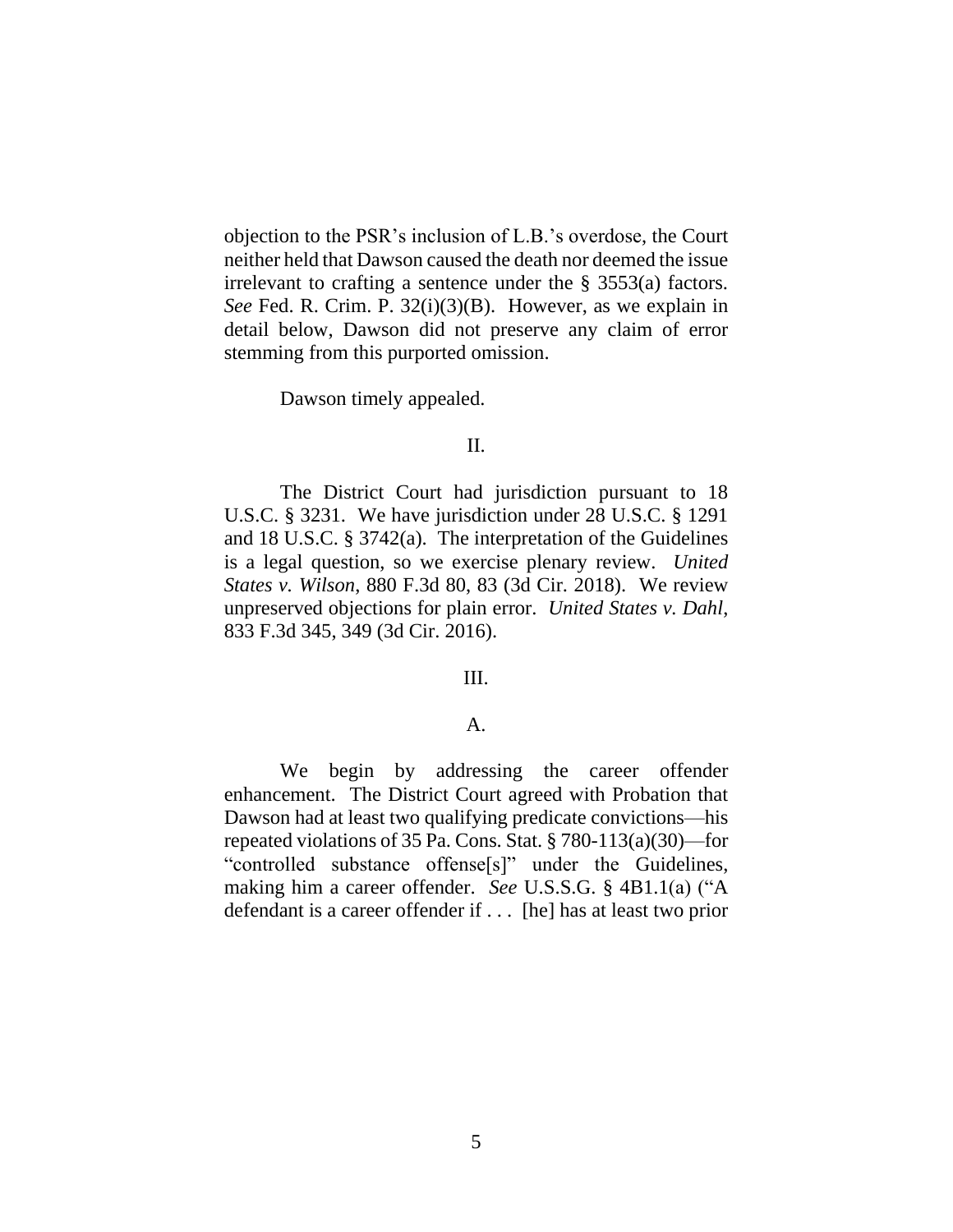felony convictions of  $\dots$  a controlled substance offense.").<sup>1</sup> Before us, Dawson disputes this finding, arguing that § 780-  $113(a)(30)$  is not a controlled substance offense.<sup>2</sup> His argument relies on the fact that one element of § 780-  $113(a)(30)$ , the "delivery . . . [of] a controlled substance," can be satisfied by the "attempted transfer . . . of a controlled substance." 35 Pa. Cons. Stat. § 780-102. Dawson insists this means that Pennsylvania drug "delivery" cannot be a drug "distribution" offense under U.S.S.G. § 4B1.2(b).

The District Court examined this issue through the lens of then-applicable precedent, *United States v. Hightower*, 25

<sup>&</sup>lt;sup>1</sup> The Parties do not dispute that  $\S$  4B1.1(a)'s other requirements are met here: Dawson was at least 18 years old when he committed the instant offense and that offense—21 U.S.C. § 841(a) and § 841(b)(1)(C)—is a Guidelines "controlled substance offense." *See, e.g.*, *United States v. McQuilkin*, 97 F.3d 723, 725 n.3 (3d Cir. 1996) (stating that § 841(a) is a "controlled substance offense[]"); *United States v. Ward*, 972 F.3d 364, 371 n.8 (4th Cir. 2020). As we discuss in detail below, however, Dawson's position commits him to the untenable conclusion that § 841(a) is *not* categorically a controlled substance offense.

<sup>2</sup> The Government insists that we settled this very issue in *United States v. Glass*, 904 F.3d 319 (3d Cir. 2018). There, we stated expansively that " $\S$  780-113(a)(30) does not sweep more broadly than § 4B1.2." *Id*. at 324. This broad language cannot be considered controlling, however, as the *Glass* Court ruled only on the question of whether the state statute was overbroad *insofar as it proscribed mere offers to sell drugs*. *See id*. at 322–23.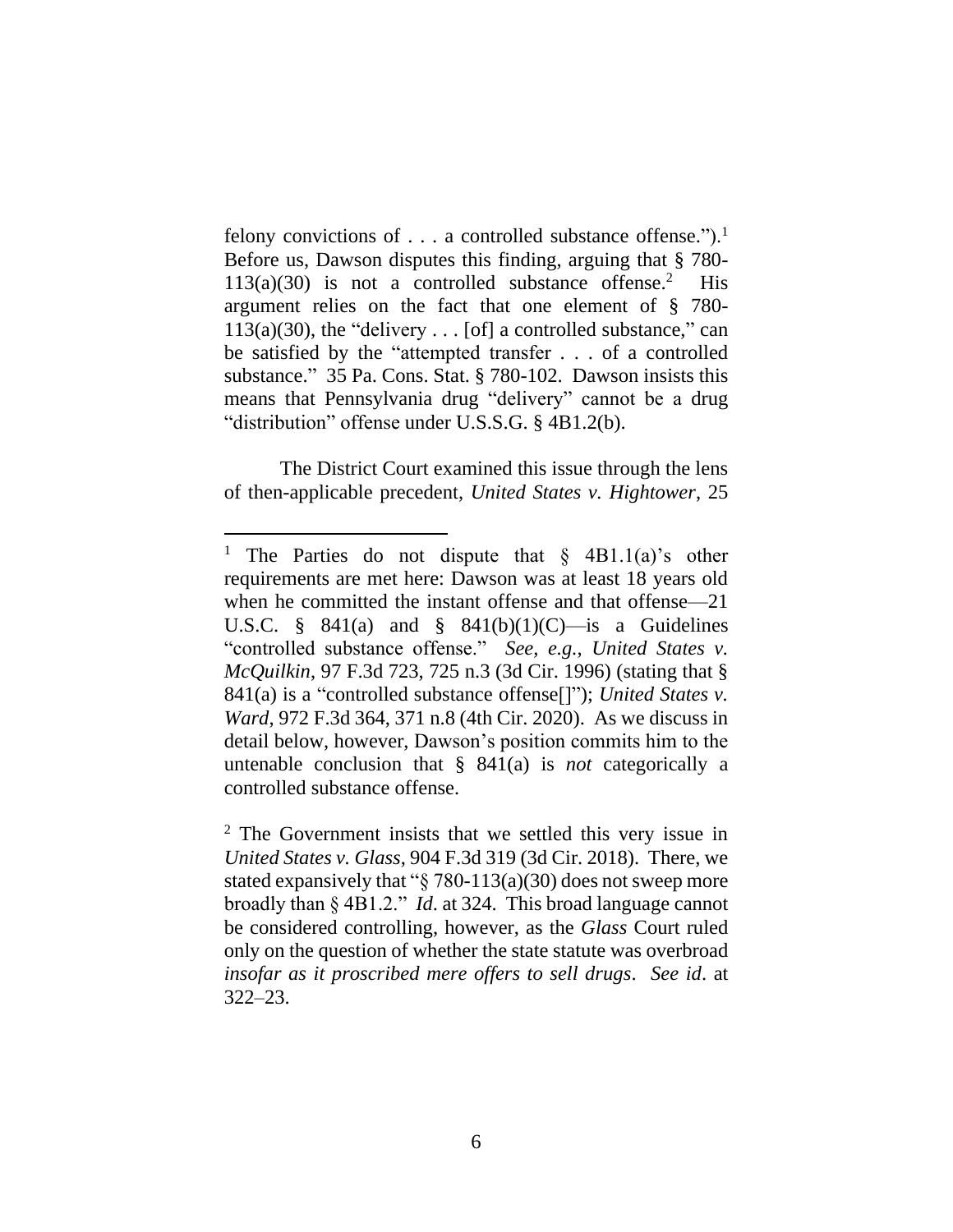F.3d 182 (3d Cir. 1994), in which we relied on the Sentencing Commission's Commentary to hold that § 4B1.2(b) includes inchoate drug offenses. Under this rule, Dawson's point went nowhere: even if  $\S$  780-113(a)(30) somehow codifies an inchoate crime within an otherwise substantive provision, it would nonetheless be included in the Guideline via the Commentary. After Dawson had been sentenced, however, we reversed course in *United States v. Nasir*, 17 F.4th 459 (3d Cir. 2021), overruling *Hightower* and holding that "inchoate crimes are not included in" § 4B1.2(b)'s "controlled substance offense" definition, *id*. at 472. Our about-face would revive Dawson's argument but for one fact: § 780-113(a)(30) is not an inchoate drug crime.

*Nasir* is distinguishable because § 780-113(a)(30) is a *completed* offense which, in one definition, uses the word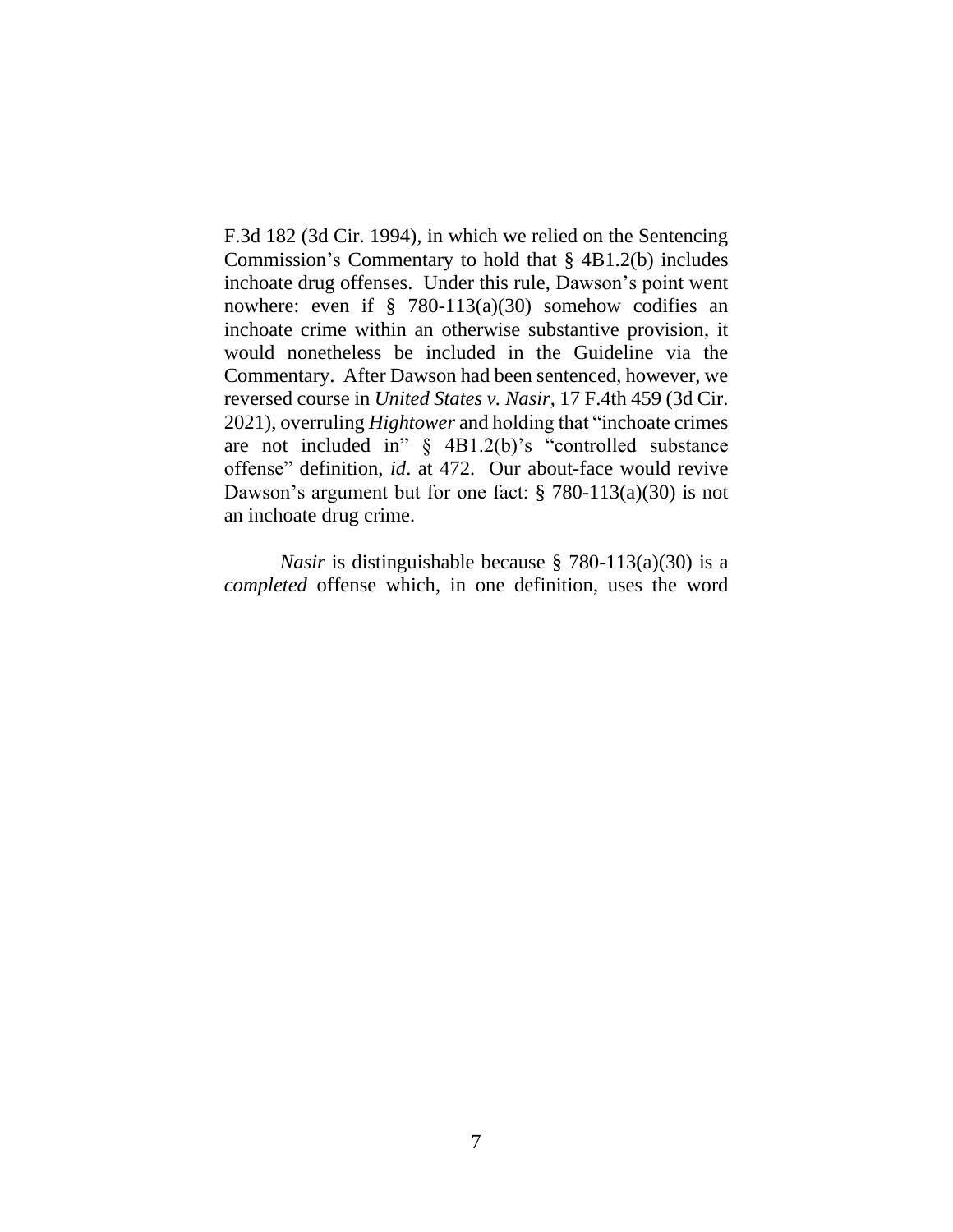"attempted" in its ordinary sense. $3<sup>4</sup>$  This subtle distinction was first discerned by Chief Judge Sutton, writing in a Sixth Circuit case comparable to *Nasir*. *See United States v. Havis*, 929 F.3d 317, 319 (6th Cir. 2019) (Sutton, J., concurring in the denial of en banc reconsideration) (noting that the term "attempted transfer," as used to define "delivery" in a drug trafficking statute, takes its "ordinary," rather than "legal term-of-art," meaning). The Sixth Circuit went on to adopt and apply this distinction in a case materially identical to Dawson's. *See United States v. Thomas*, 969 F.3d 583, 584-85 (6th Cir. 2020) (per curiam); *see also United States v. Garth*, 965 F.3d 493, 497 (6th Cir. 2020). 5

<sup>&</sup>lt;sup>3</sup> In *Nasir*, we considered whether § 4B1.2(b) "include[s] inchoate crimes." 17 F.4th at 469 n.10 (citing Offense, BLACK'S LAW DICTIONARY (11th ed. 2019)) ("An inchoate offense is '[a] step toward the commission of another crime, the step itself being serious enough to merit punishment.' Inchoate offenses include, for example, the attempt, conspiracy, or solicitation to commit a crime."). Nasir had been classified as a career offender owing, in part, to a prior Virginia conviction for "attempting to possess cocaine with intent to distribute." *Id*. at 464. On appeal, he argued that the plain meaning of § 4B1.2(b) did not sweep in inchoate drug crimes like his and we should not defer to the Commentary's interpretation. We agreed and, accordingly, found that Nasir was not a career offender.

<sup>4</sup> At Oral Argument, Dawson conceded that "*Nasir* is distinguishable." Oral Arg. Tr. at 18.

<sup>5</sup> In *United States v. Thomas*, the appellant argued that his prior convictions for heroin delivery under Michigan law were not Guideline career offender predicates because the state statute could be satisfied by an "attempted transfer" of drugs. 969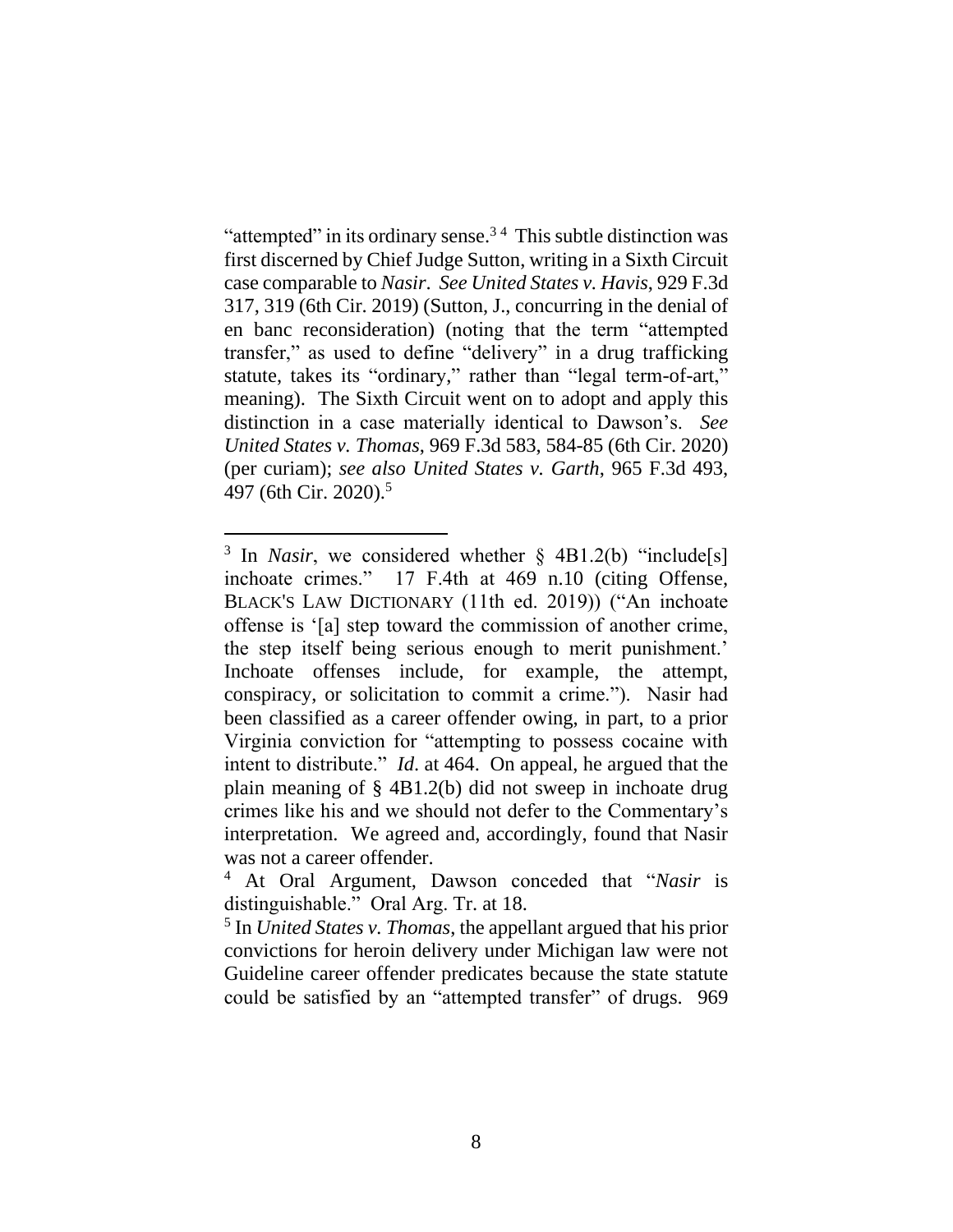The Sixth Circuit's analysis provides a useful paradigm for our consideration of Pennsylvania's drug trafficking statute. Although the Commonwealth's courts have provided little guidance on the meaning of "attempted transfer," careful analysis of statutory structure and prosecutorial practice reveal that  $\S$  780-113(a)(30) is not an inchoate crime. Instead, drug "delivery" is a complete offense, whether it is committed via actual or attempted transfer of drugs.

To start with, Pennsylvania prosecutes legal attempts to deliver drugs under the Code's general attempt provision, 18 Pa. Cons. Stat. § 901, rather than by charging a violation of § 780-113(a)(30) and then invoking § 780-102(b)'s "attempted transfer" definition.<sup>6</sup> To interpret "attempted transfer" as an embedded inchoate offense would mean holding that

F.3d 583, 584–85 (6th Cir. 2020) (per curiam). The Sixth Circuit disagreed, observing that "the definition of delivery used under Michigan (and federal) law—again, 'the actual, constructive, or attempted transfer of a controlled substance' does not include 'attempted delivery.' Instead, it includes only 'attempted transfer.' And an attempted transfer qualifies as a completed delivery." *Id*. (internal citations omitted).

<sup>6</sup> *See, e.g.*, *Commonwealth v. Bernard*, 2019 PA Super 271, 218 A.3d 935, 938 n.1 (2019) (offense of "attempt to deliver a controlled substance" charged under 18 Pa. Cons. Stat. § 901); *Commonwealth v. Taylor*, No. 796 MDA 2018, 2019 WL 618749, at \*1 (Pa. Super. Ct. Feb. 14, 2019) (same); *Commonwealth v. McCullough*, No. 1642 MDA 2013, 2014 WL 10752176, at \*1 (Pa. Super. Ct. Dec. 9, 2014) (same); *Commonwealth v. Mills*, 478 A.2d 30, 31 (1984) (same).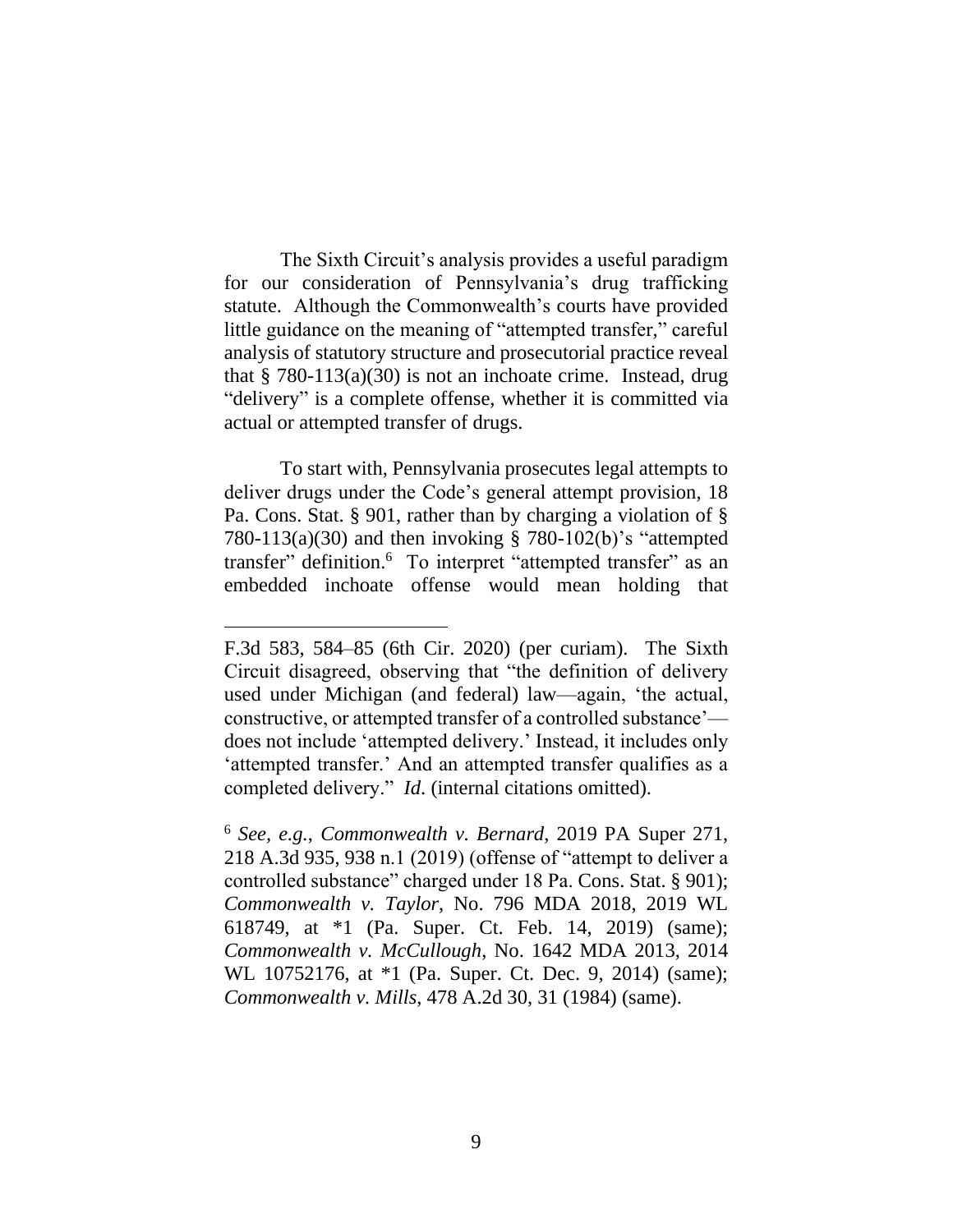Pennsylvania has codified a redundant, vestigial crime violating the canon against surplusage. *See Marx v. Gen. Revenue Corp.*, 568 U.S. 371, 386 (2013) (canon against surplusage "is strongest when an interpretation would render superfluous another part of the same statutory scheme") (internal citations omitted).

Further, the "attempted transfer" of drugs cannot be an inchoate offense because drug "transfer" is not a codified crime. The Commonwealth defines "criminal attempt" as follows: "A person commits an attempt when, with intent *to commit a specific crime*, he does any act which constitutes a substantial step toward the commission of that crime." 18 Pa. Cons. Stat. § 901(a) (emphasis added). To be guilty of a legal attempt then, one must have the intent to commit some distinct, "specific crime." So, one cannot attempt "transfer" in the technical sense because the Commonwealth criminalizes only actual transfer, constructive transfer, and attempted transfer not *mere* "transfer." 35 Pa. Cons. Stat. § 780-102(b); *Garth*, 965 F.3d at 497 ("Delivery means attempted *transfer*, not attempted *delivery*.").

Finally, Dawson's hypothesized inchoate offense would be inconsistent with Pennsylvania mens rea caselaw. If "attempted transfer" is an inchoate crime like any other, then 'intent' must be the applicable mens rea, as Dawson insists. But the mens rea applicable to drug "delivery" is merely *knowing*. *See Commonwealth v. Murphy*, 844 A.2d 1228, 1234 (2004). The better reading of state law avoids such anomalies.

In sum, *Nasir* does not control here because it addressed only true inchoate offenses, none of which appear in § 780- 113(a)(30). This conclusion does not settle the career offender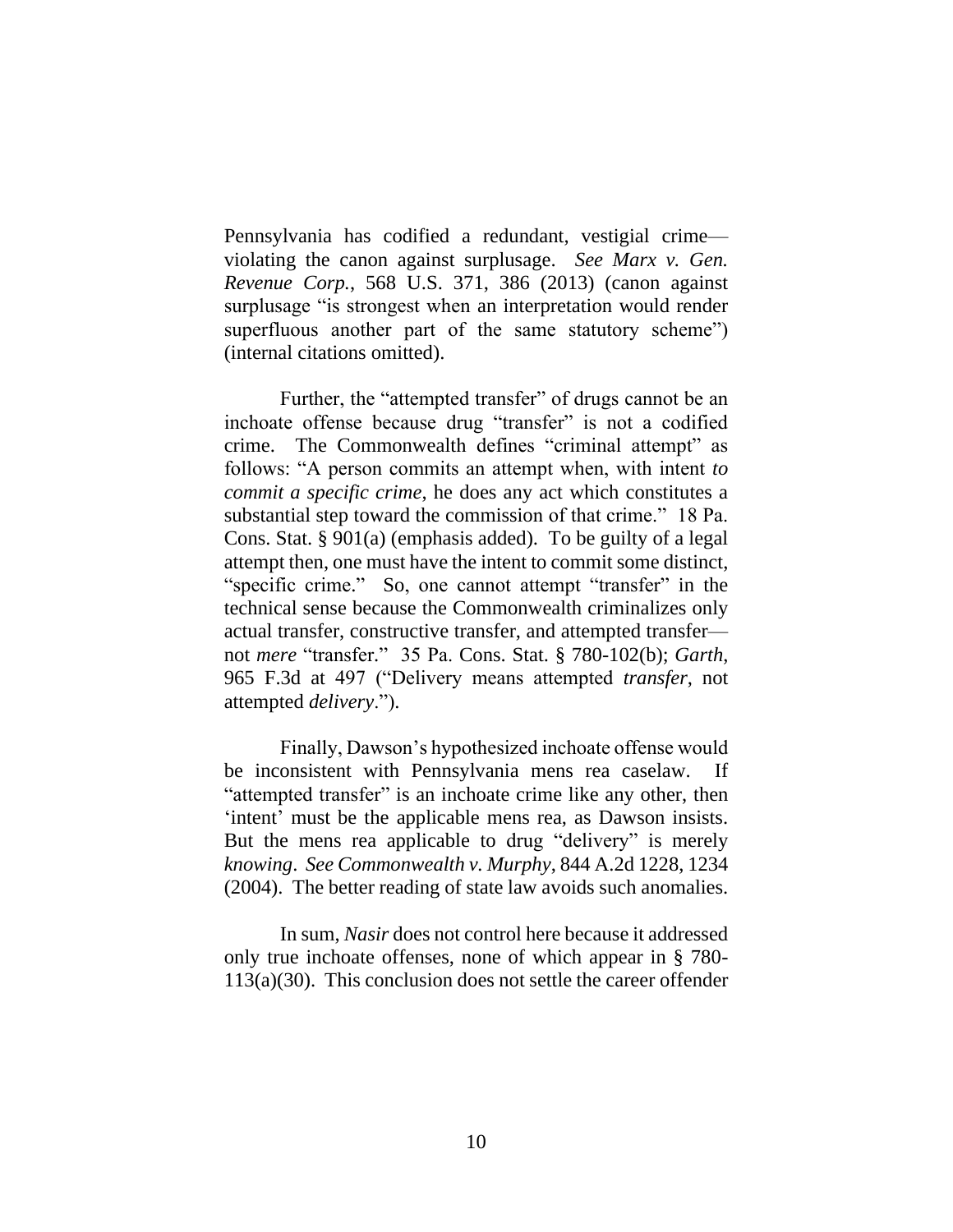issue, however, as Dawson argues further that—*Nasir* aside— § 780-113(a)(30) is categorically overbroad under the *ordinary meaning* of the term "distribution" in § 4B1.2(b). It is to that argument which we now turn.

1.

We use the categorical approach to determine if a past conviction is a career offender predicate, considering only the elements of the conviction statute, not the facts of the defendant's actual misconduct. *United States v. Williams*, 898 F.3d 323, 333 (3d Cir. 2018) (citing *United States v. Chapman*, 866 F.3d 129, 133 (3d Cir. 2017)). We compare the elements of that statute with the relevant Guidelines provision—here, § 4B1.2(b)'s definition of a "controlled substance offense." If the statute proscribes a broader range of conduct than the Guideline, then a conviction for the state offense will not count as a controlled substance offense. *Id.* at 334 (citing *Mathis v. United States*, 136 S. Ct. 2243 (2016)). But, if the statute proscribes an identical or narrower range of conduct, then it is a controlled substance offense. *See United States v. Daniels*, 915 F.3d 148, 151 (3d Cir. 2019).

Assessing categorical fit here, we look first to the conduct proscribed by Dawson's predicate offenses: his violations of 35 Pa. Cons. Stat.  $\S 780-113(a)(30)$ . This statute prohibits, *inter alia*, "the manufacture, *delivery*, or possession with intent to manufacture or deliver, a controlled substance . . . ." § 780-113(a)(30) (emphasis added). As noted above, Pennsylvania law defines "deliver" and "delivery" as "the actual, constructive, or *attempted transfer* from one person to another of a controlled substance, other drug, device or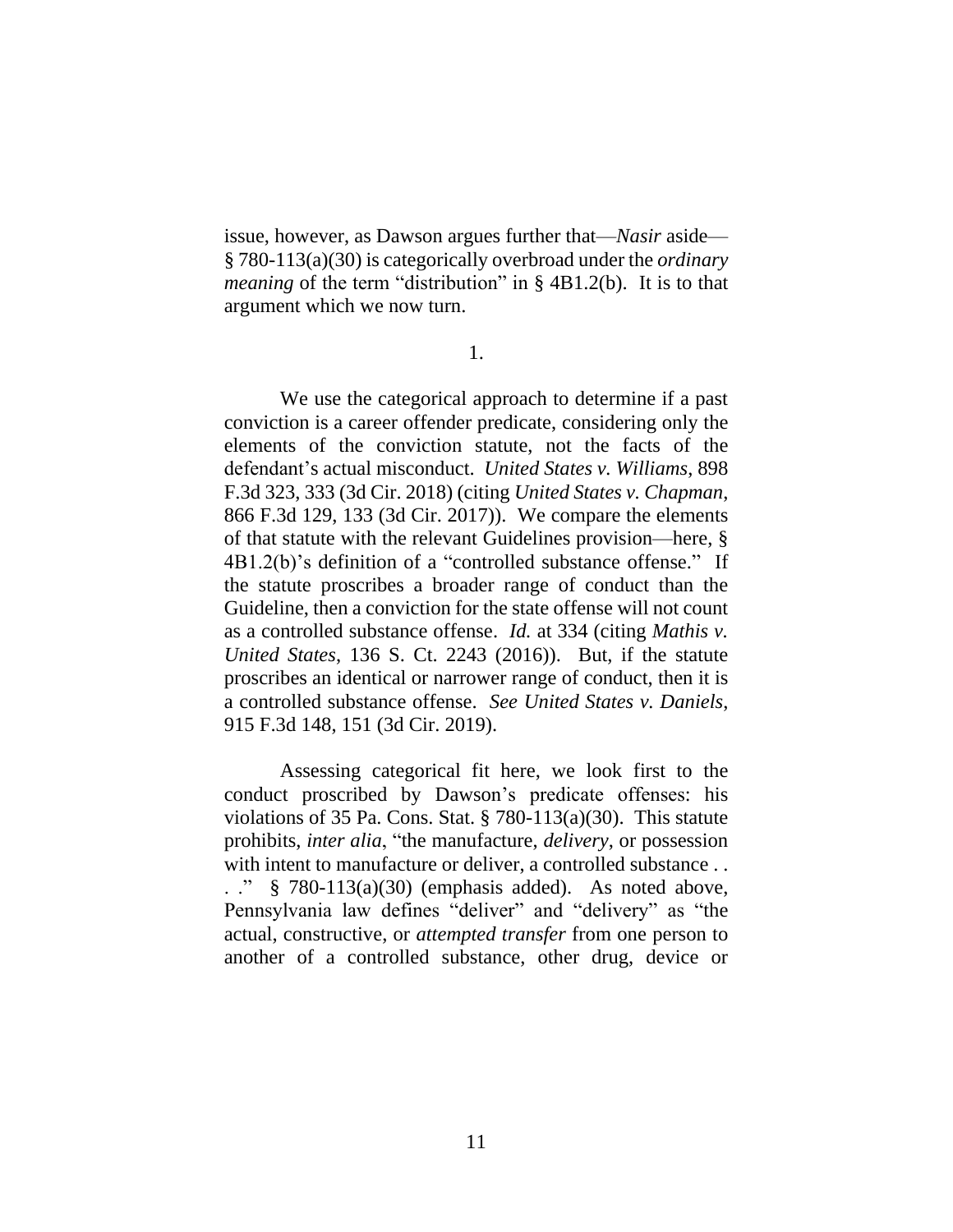cosmetic whether or not there is an agency relationship." 35 Pa. Cons. Stat. § 780-102(a) (emphasis added).

Now to the Guidelines, they define a "controlled substance offense" as:

> an offense under federal or state law, punishable by imprisonment for a term exceeding one year, that prohibits the manufacture, import, export, *distribution*, or dispensing of a controlled substance (or a counterfeit substance) or the possession of a controlled substance (or a counterfeit substance) with intent to manufacture, import, export, distribute, or dispense.

U.S.S.G. § 4B1.2(b) (emphasis added). 7

The Parties agree that we must analyze the ordinary meaning of the Guideline text to determine if § 780-113(a)(30) is overbroad. They differ, however, on what that analysis reveals and on the relevance of the Guideline's context. We will begin by considering the "plain text" of the Guideline, *Nasir*, 17 F.4th at 471, and then go on to discuss its broader context, policy, and history, *see United States v. Perez*, 5 F.4th 390, 395 (3d Cir. 2021) (citing *Kisor v. Wilkie*, 139 S. Ct. 2400, 2415 (2019)).

<sup>&</sup>lt;sup>7</sup> There is no dispute that § 780-113(a)(30) is an offense under state law, punishable by more than one year imprisonment.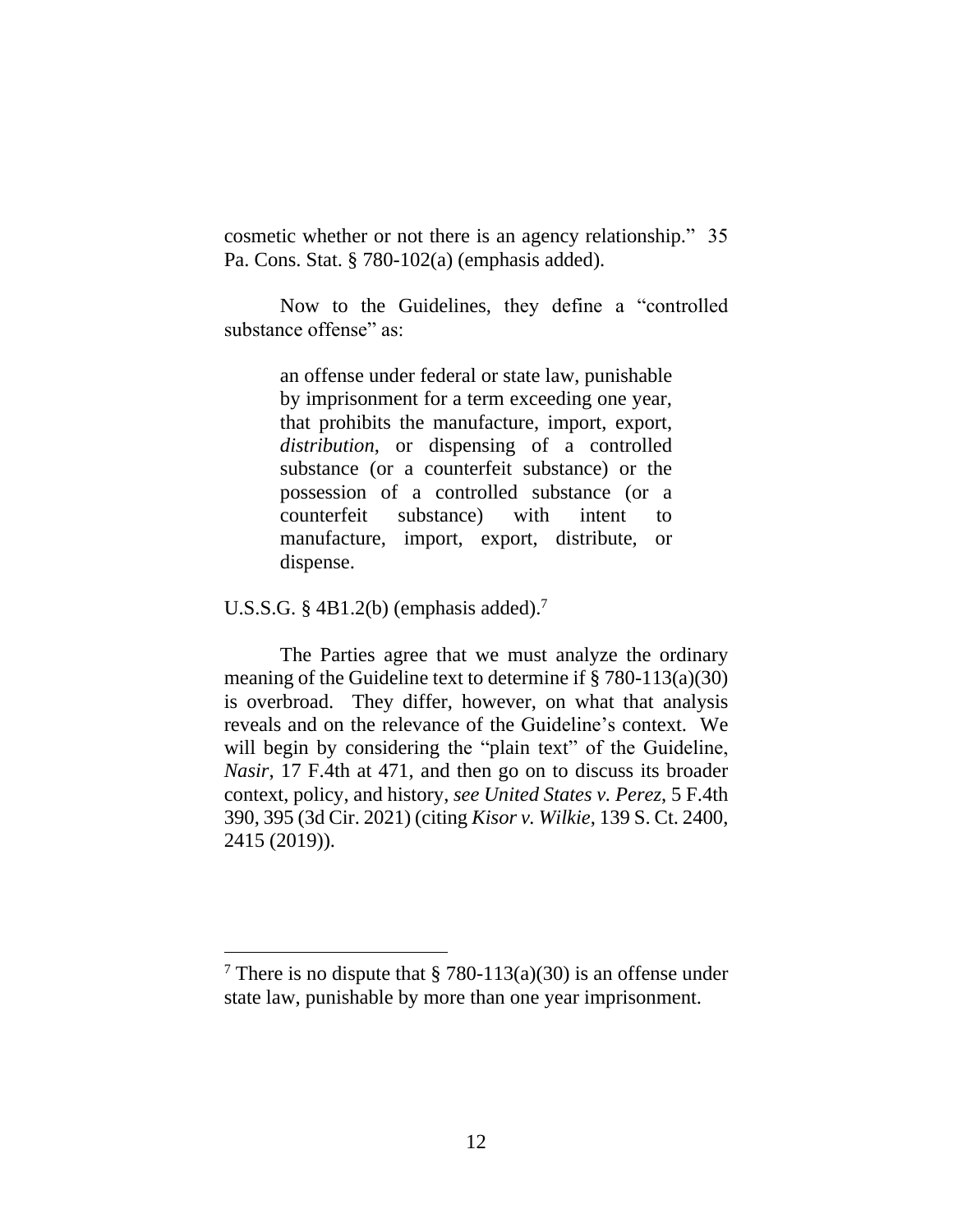2.

Starting with the plain text of  $\S$  4B1.2(b), we ask if the ordinary meaning of "an offense . . . that prohibits the . . . distribution . . . of a controlled substance" includes offenses that prohibit the "attempted transfer" of a controlled substance. *See, e.g.*, *United States v. Loney*, 219 F.3d 281, 294 (3d Cir. 2000). To assess ordinary usage, legal and general dictionaries are a good place to start, *United States v. Geiser*, 527 F.3d 288, 294 (3d Cir. 2008), especially dictionaries "from the era" of the Guideline's enactment, *see, e.g.*, *Sandifer v. U.S. Steel Corp.*, 571 U.S. 220, 227 (2014); *see also Niz-Chavez v. Garland*, 141 S. Ct. 1474, 1480 (2021) ("When called on to resolve a dispute over a statute's meaning, this Court normally seeks to afford the law's terms their ordinary meaning at the time Congress adopted them."). If legal sources provide definitions specific to the relevant context, then we ought to rely on those, at least when they are consistent with lay usage. *See, e.g.*, *Gresham v. Meden*, 938 F.3d 847, 849–50 (6th Cir. 2019).

"Distribution" means "giving out or division among a number, sharing or parceling out, allotting, dispensing, apportioning." BLACK'S LAW DICTIONARY 475 (6th ed. 1990); *see also* OXFORD ENGLISH DICTIONARY (2d ed. 1989) ("The action of dividing and dealing out or bestowing in portions among a number of recipients; apportionment, allotment."). Significantly, the *Black's Law Dictionary* edition closest in time to the adoption of  $\S$  4B1.2(b)'s current form provided definitions of salient terms *particularized to the criminal drug law context*; in that sense, "a person 'distributes' a dangerous drug when he sells, transfers, gives or *delivers* to another . . . ." BLACK'S LAW DICTIONARY 475 (6th ed. 1990) (emphasis added). "In the context of illegal transfer of drugs, 'deliver'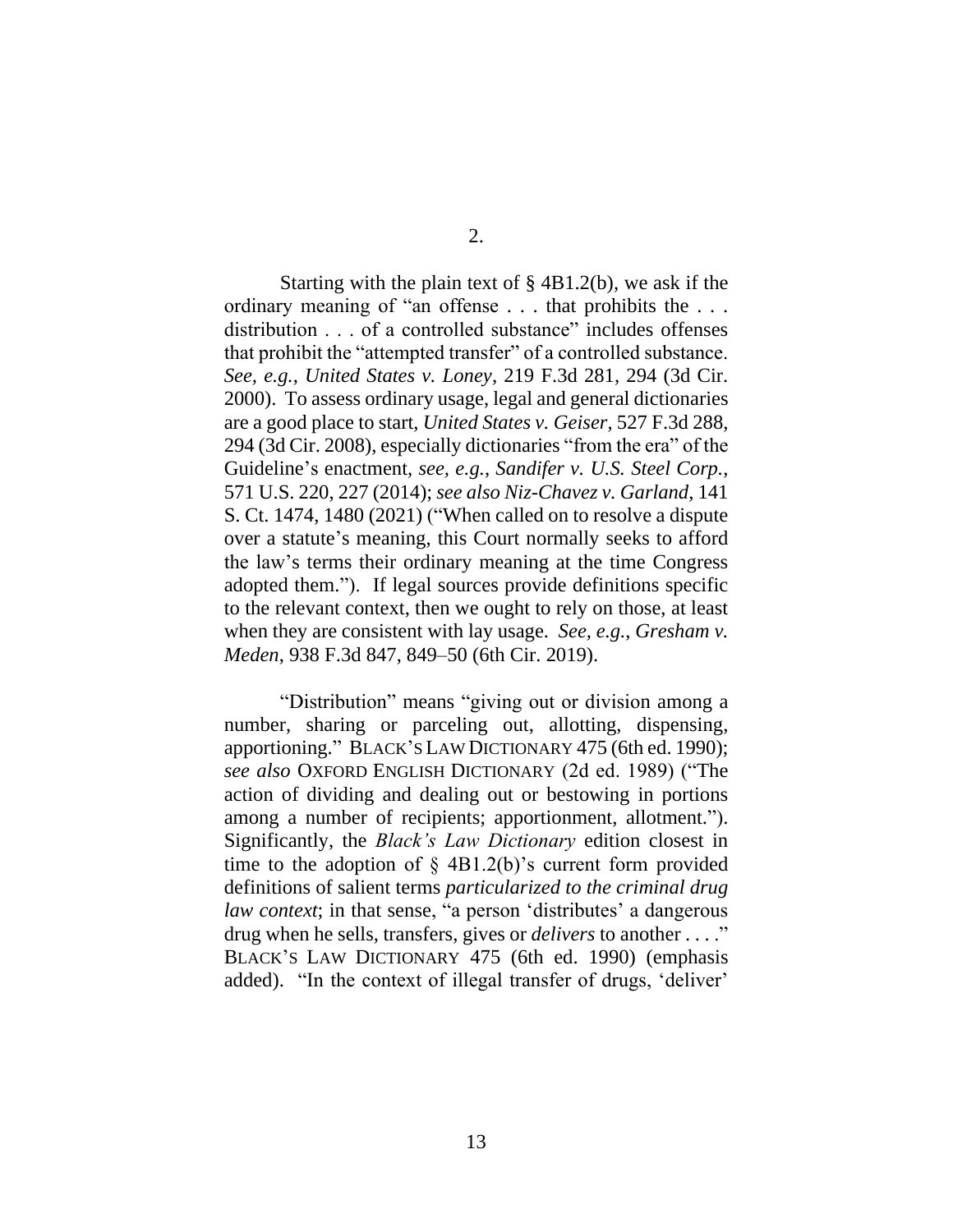means the actual, constructive, or *attempted transfer* from one person to another of a controlled substance." *See* BLACK'S LAW DICTIONARY 429 (6th ed. 1990) (emphasis added); *see also* BLACK'S LAW DICTIONARY (5th ed. 1981) (same).

We find the authority of the *Black's Law Dictionary* persuasive here, as it provides definitions of the salient terms in the precise, relevant context, and "context is everything in interpretation. One can't take the broadest (or for that matter narrowest) lay definition and simply affix it to the statute." *Gresham*, 938 F.3d at 849. As we shall see, those definitions reflect consistent legal usages at the time of the Guideline's adoption, *see infra* pp. 24–36, and they are consistent with the OED's broader lay definitions.

Applying those contextualized dictionary definitions then, the ordinary meaning of drug "distribution" plainly includes the "attempted transfer" of drugs, by way of the meaning of "delivery". The fact that Pennsylvania drug trafficking law mirrors these linguistic relationships is a facially compelling reason to find it comports with the Guidelines.

Simple examples of ordinary usage confirm the raw dictionary analysis. Consider a drug dealer who apportions his 'stash' into labeled packages, drives them to the local Post Office, and mails them out to buyers. Even if the packages are soon intercepted by Postal Inspectors, the dealer has already "distributed" the packages—by mailing them, he has "attempted transfer" to the buyers. Or, take a mid-level drug captain who places allotments of drugs at pre-arranged locations for collection by street-level dealers. He has "distributed" the drugs, even if the Police discover the parcels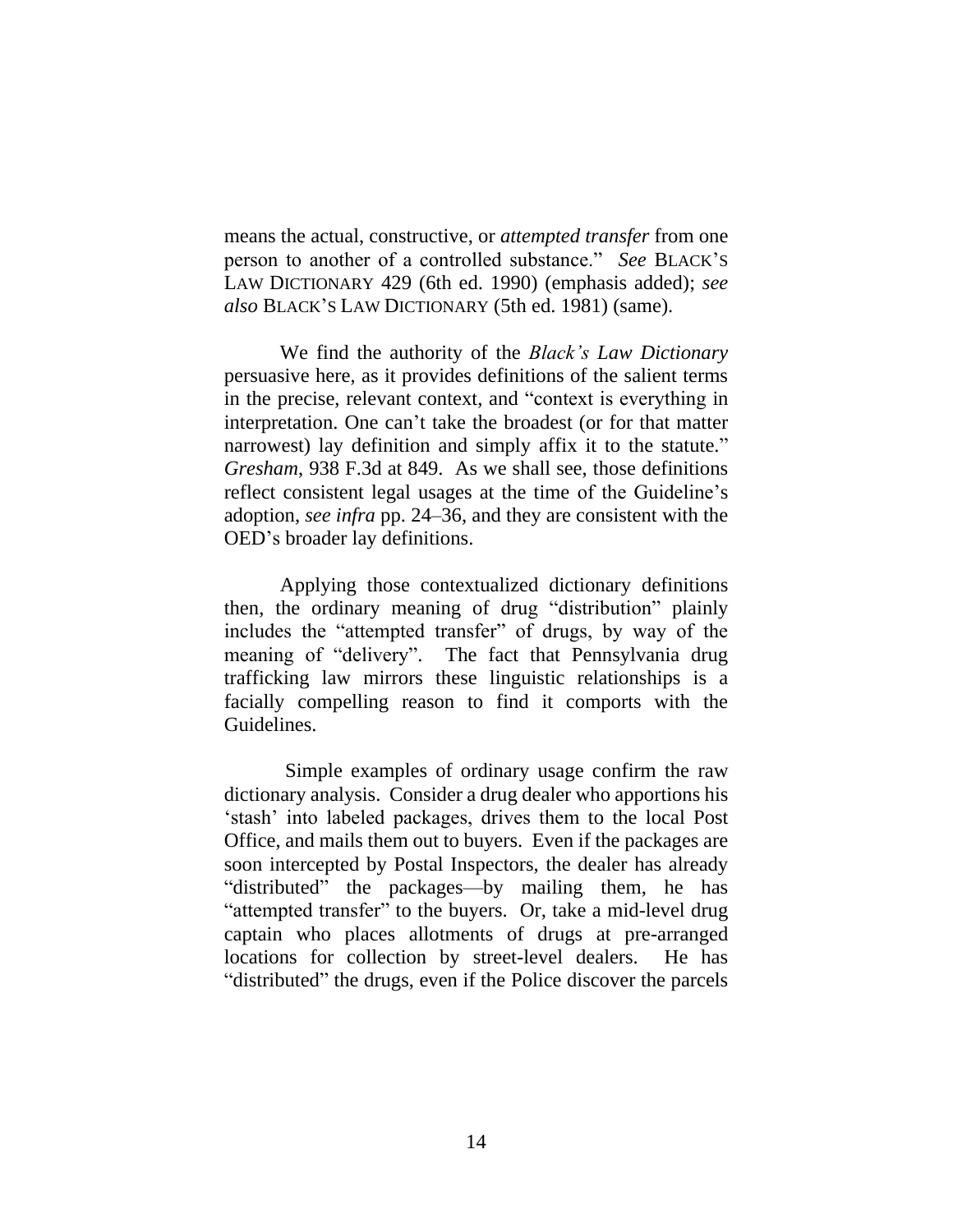before the transferee dealers do—again, a person can engage in drug "distribution" by attempting to transfer drugs. Likewise, when Police conduct a "buy-bust" operation in which a dealer is arrested before the drugs are finally handed over, the dealer engaged in the "distribution" of those drugs by attempting to transfer them.<sup>8</sup>

<sup>8</sup> Dawson insists that examples such as these describe only "actual" rather than "attempted" transfers, as "we don't focus on[:][D]id the receiver actually take [the items] into his possession[?]" in ordinarily evaluating whether such a transfer was completed or not. Oral Arg. Tr. at 15–16. We disagree. "Transfer" means "[t]o convey or remove from one place, person, etc., to another; pass or hand over from one to another; specifically, to change over the possession or control of . . . ." BLACK'S LAW DICTIONARY 1497 (6th ed. 1990). Each of these senses supports the view that our focus remains receiverrelative in discussing the distribution and transfer of drugs, the applicable linguistic context. *See Gresham v. Meden*, 938 F.3d 847, 849 (6th Cir. 2019) ("[C]ontext is everything in interpretation."). First, we do not say that the dealer caught in a buy-bust has "distributed" drugs just because he has "remove[d]" them to the *location* of the deal. Rather, we care about the fact that he has arrived there to "convey" the drugs to another "person". If the deal is interrupted, then our use of "distribution" to describe the situation grasps onto the abortive inter-personal transfer, that is, the attempt aspect. Second, the "pass or hand over" and "change over" senses clearly focus our attention on the attempt aspect as well; if the buy-bust dealer tries but fails to "hand over" the drugs, then he has "attempted" to transfer them without completing an "actual" transfer. Finally, the specific drug trafficking definitions found in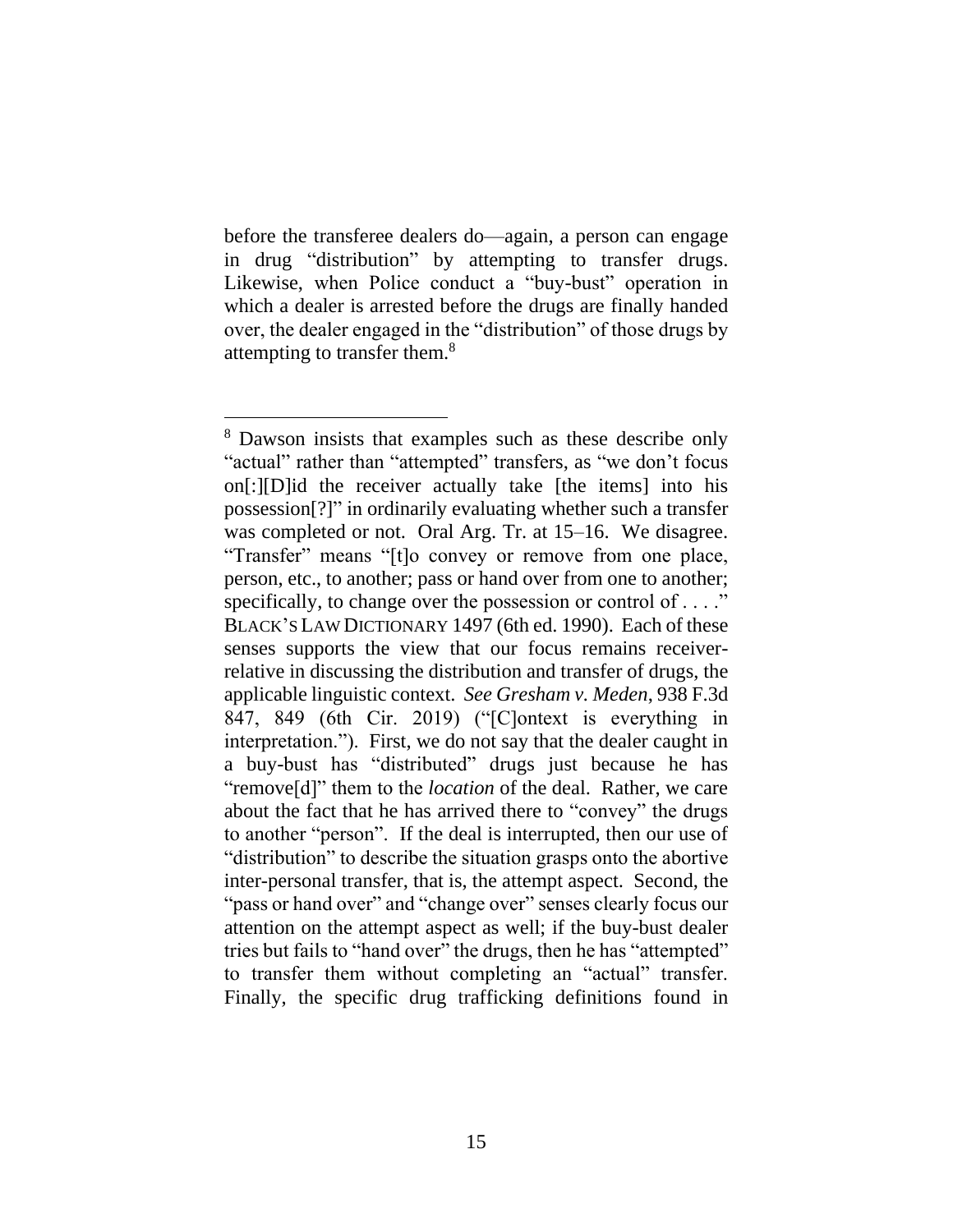Dawson presents counter-hypotheticals showing that we sometimes use "distribute" in the narrow sense of a *completed* transfer. *See* Appellant's Reply Br. at 3. But these miss the point. What he needs to make out is the obverse: that there are "attempted transfers" which are *not* instances of "distribution". Only then would he show that  $\S 780-113(a)(30)$ might reach beyond the scope of the Guideline. This Dawson fails to do. Indeed, he does not even address the fact that "distribution" and "delivery" have specific meanings when used in the drug trafficking context, meanings inconsistent with Dawson's narrow reading of the Guideline text.<sup>9</sup>

*Black's Law Dictionary* flatly refute Dawson's position that "distribution" refers only to "actual transfer".

<sup>9</sup> Because we conclude that the "attempted transfer" of controlled substances criminalized by  $\S$  780-113(a)(30) does not "authorize the state government to [prosecute] broader conduct" than is included in the federal definition, we need not inquire whether there is a "realistic probability" that the Commonwealth would prosecute such conduct. *See Salmoran v. Att'y Gen. United States*, 909 F.3d 73, 82 (3d Cir. 2018); *Hylton v. Sessions*, 897 F.3d 57, 63 (2d Cir. 2018) ("The requirement that a defendant show a realistic probability that the State would apply its statute to conduct that falls outside the generic definition of a crime operates as a backstop when a statute has indeterminate reach, and where minimum conduct analysis invites improbable hypotheticals." (internal quotation marks omitted)).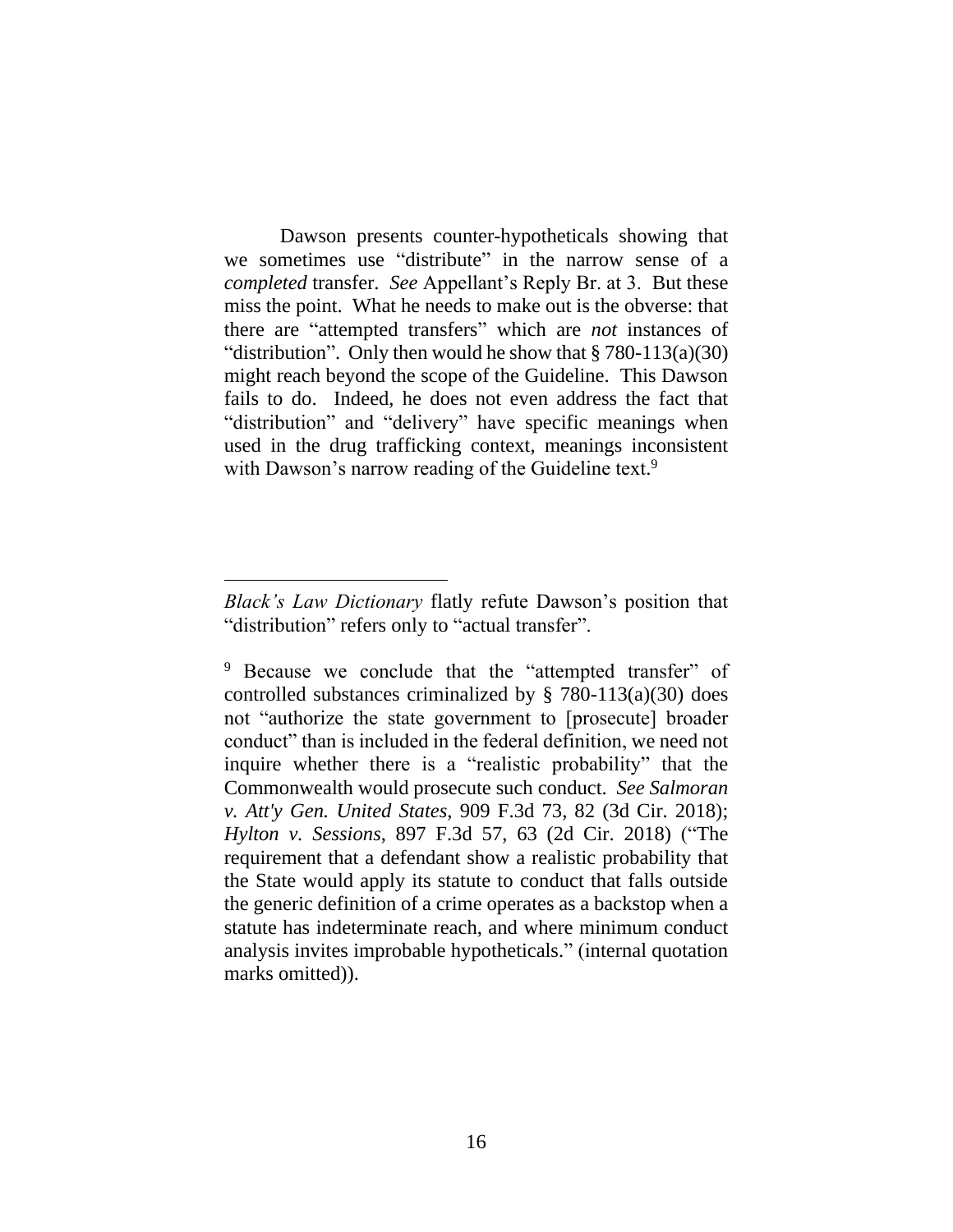3.

The Government also urges that the Controlled Substances Act ("CSA"), 21 U.S.C. § 801 *et seq*., provides significant guidance for interpreting the meaning of "distribution". *Cf. Boumediene v. Bush*, 553 U.S. 723, 776 (2008) ("When interpreting a statute, we examine related provisions in other parts of the U.S. Code."). We agree.

The relevant definitions in the CSA track those in *Black's Law Dictionary* and map directly onto § 4B1.2(b) and  $§ 780-113(a)(30)$ . The CSA defines "distribute" as "to deliver (other than by administering or dispensing) a controlled substance or a listed chemical." 21 U.S.C. § 802(11). It defines "deliver" and "delivery" as "the actual, constructive, or attempted transfer of a controlled substance or a listed chemical, whether or not there exists an agency relationship." 21 U.S.C. § 802(8). Reading § 4B1.2(b)'s use of "distribution" in light of these definitions, our ordinary language analysis would appear to be confirmed. Although § 4B1.2(b) does not incorporate the CSA's conduct definitions by direct reference, there are several reasons why they nonetheless should inform our reading of the Guideline text.<sup>10</sup>

The CSA has defined "distribute" to include "attempted transfer" (by way of "delivery") since the time of its enactment in 1970; it did so when the term "distribution" was added to § 4B1.2(b) in 1989. *See* U.S.S.G. App. C, Vol. I, at C. 138 (1989). Generally, when similar language is used

<sup>&</sup>lt;sup>10</sup> We take no position regarding the relationship between the term "controlled substance" in § 4B1.2(b) and the controlled substance schedules contained in the CSA.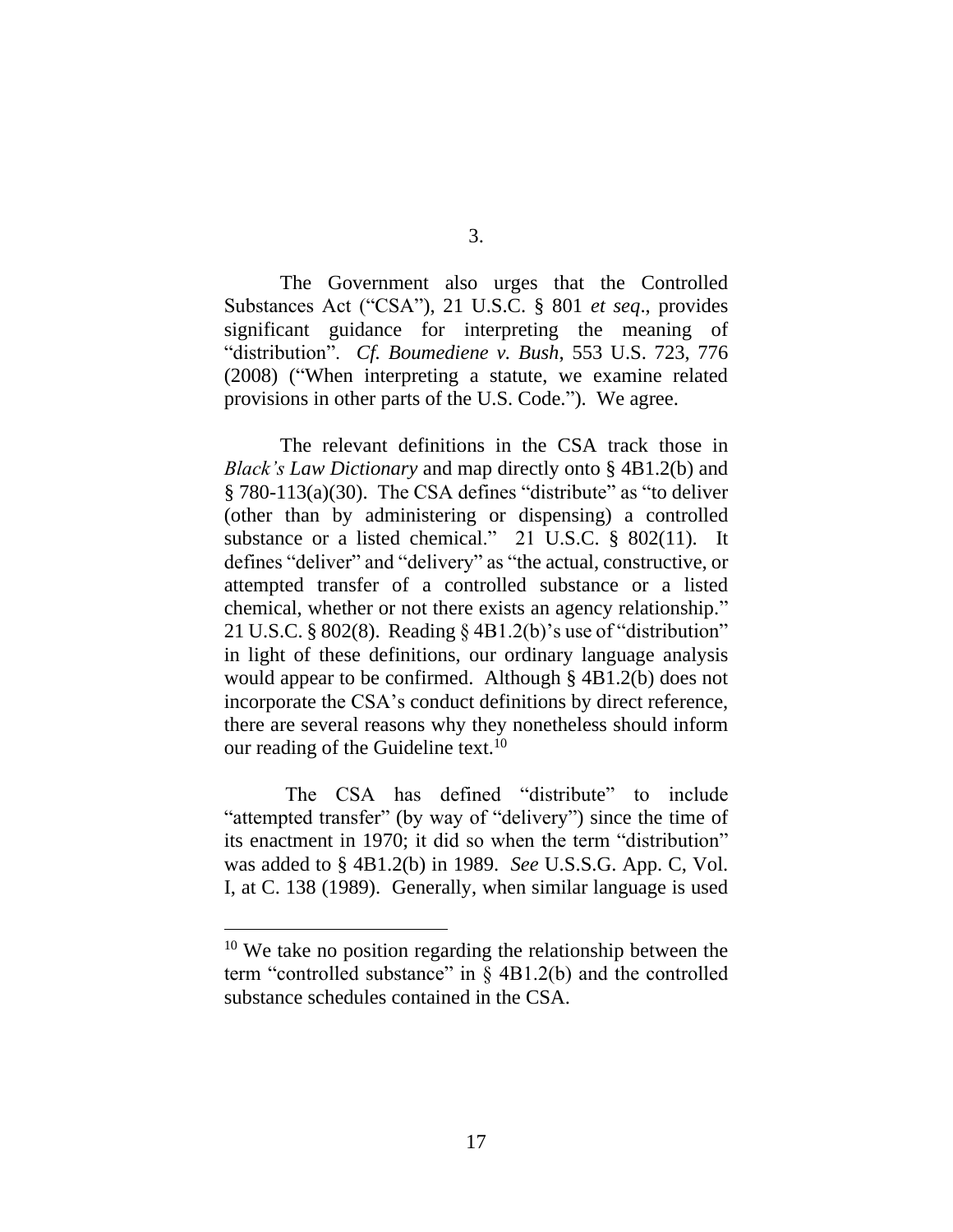in related statutes in functionally equivalent ways, we presume the same meaning applies. *See M.R. v. Ridley Sch. Dist.*, 868 F.3d 218, 224 (3d Cir. 2017) (citing *Gomez-Perez v. Potter*, 553 U.S. 474, 481 (2008); *see also Azar v. Allina Health Servs.*, 139 S. Ct. 1804, 1812 (2019) ("This Court does not lightly assume that Congress silently attaches different meanings to the same term in the same or related statutes."). The noun and verb forms "distribution"/"distribute"—neither Party contends the formal difference matters—are used in functionally equivalent ways in the CSA and § 4B1.2(b): in the former, as a conduct prohibition; in the latter, to refer to convictions for violating that species of prohibition. *See* 21 U.S.C. § 841(a)(1) (making it unlawful to "distribute" a controlled substance). Accordingly, our default assumption must be that the Commission—and, by implication, Congress—intended "distribution" to take the meaning long familiar from the  $CSA.<sup>11</sup>$ 

 $11$  This assumption is bolstered when we consider that the Uniform Controlled Substances Act of 1970's identical definitions of "distribute" and "delivery" had been adopted in many states by 1989. *See, e.g.*, Cal. Health & Safety Code §§ 11012, 11009; Del. Code Ann. tit. 16, §§ 4701(9), (13); N.J. Stat. Ann. § 2C:35-2; N.Y. Pub. Health Law §§ 3302(7), (10); Va. Code Ann. § 54.1-3401; *see also* Scott W. Parker, Note, *An Argument for Preserving the Agency Defense As Applied to Prosecutions for Unlawful Sale, Delivery, and Possession of Drugs*, 66 FORDHAM L. REV. 2649, 2691 (1998) (observing that not every state adopted the Uniform Act's criminalization of drug "delivery" but those that did generally followed the Act's definition). Thus, the CSA's definitions would have been doubly ready-to-hand for the Guideline drafters, given their ubiquity in state criminal codes.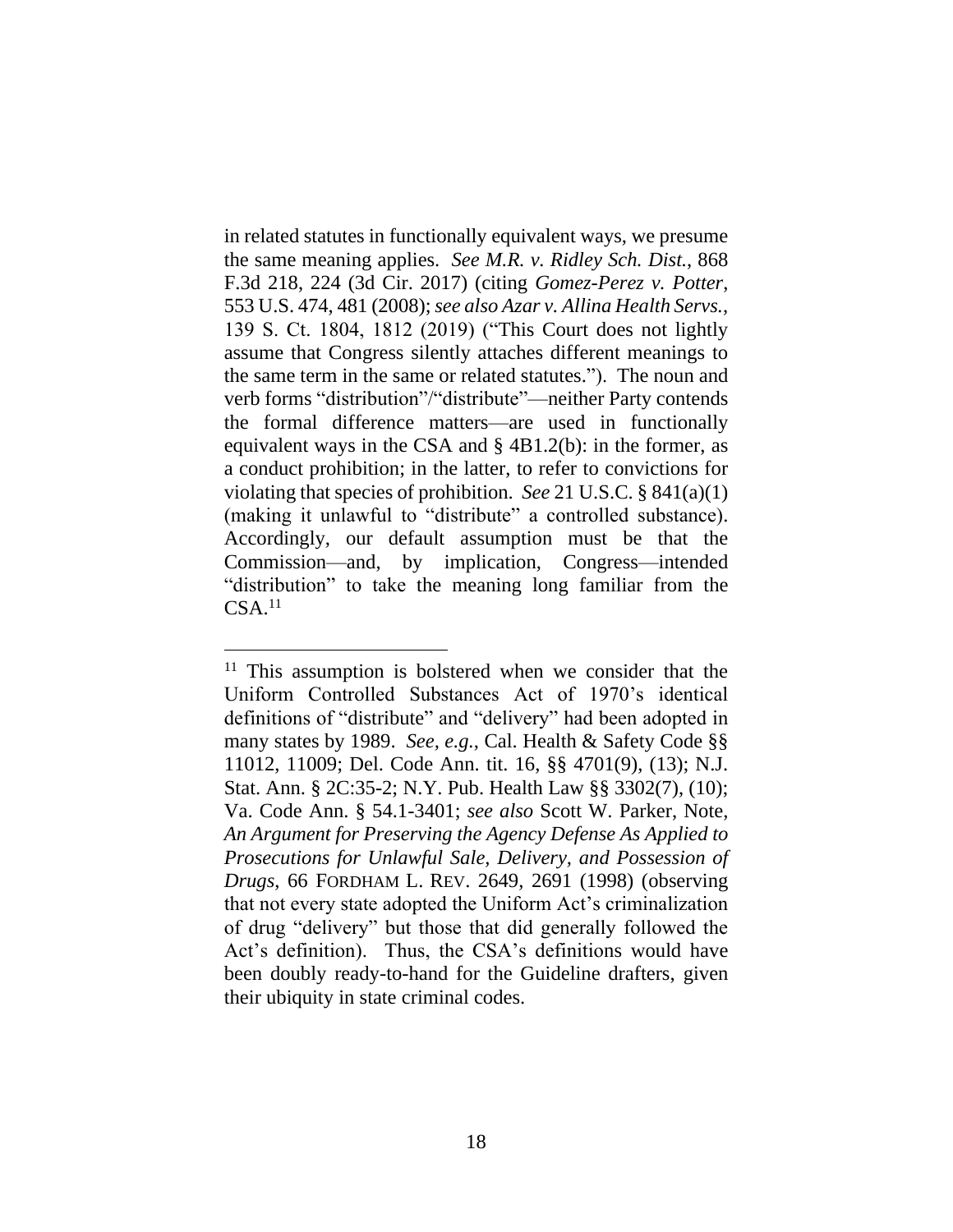The history of § 4B1.2(b) also reveals that the Commissioners had the CSA in mind in defining the universe of crimes that would trigger the career offender enhancement. The Guideline's original version defined "controlled substance offense" as "an offense identified in 21 U.S.C. §§ 841 . . . of the Controlled Substance Act . . . and similar offenses." U.S.S.G. § 4B1.2(2) (1987). Then as now, 21 U.S.C. § 841 makes it illegal to "distribute" under  $\S$  802's definition of that term. Although the Commission revised § 4B1.2(b) in 1989 to replace specific statutory references with the current list of generic offense categories, this was not a *sub silentio* narrowing of the Guideline's scope. Rather, the Commission believed the new form provided "comparable but clearer definitions." *See Sentencing Guidelines for United States Courts*, 54 Fed. Reg. 9122, 9162 (Mar. 3, 1989). There is no reason to think that Congress had a different understanding of the 1989 amendment when it later took effect.

Congress's instructions in the Sentencing Reform Act of 1984 ("SRA"), Pub. L. 98-473, Title II, § 217(a), 98 Stat. 1837, 2021 (eff. Oct. 12, 1984), also support the view that the meaning of "distribution" in § 4B1.2(b) must be *at least as broad* as under the CSA. In the SRA, Congress ordered the Commission to design a career offender provision for the Guidelines as follows:

> (h) The Commission *shall assure* that the guidelines specify a sentence to a term of imprisonment at or near the maximum term authorized for categories of defendants in which the defendant is eighteen years old or older and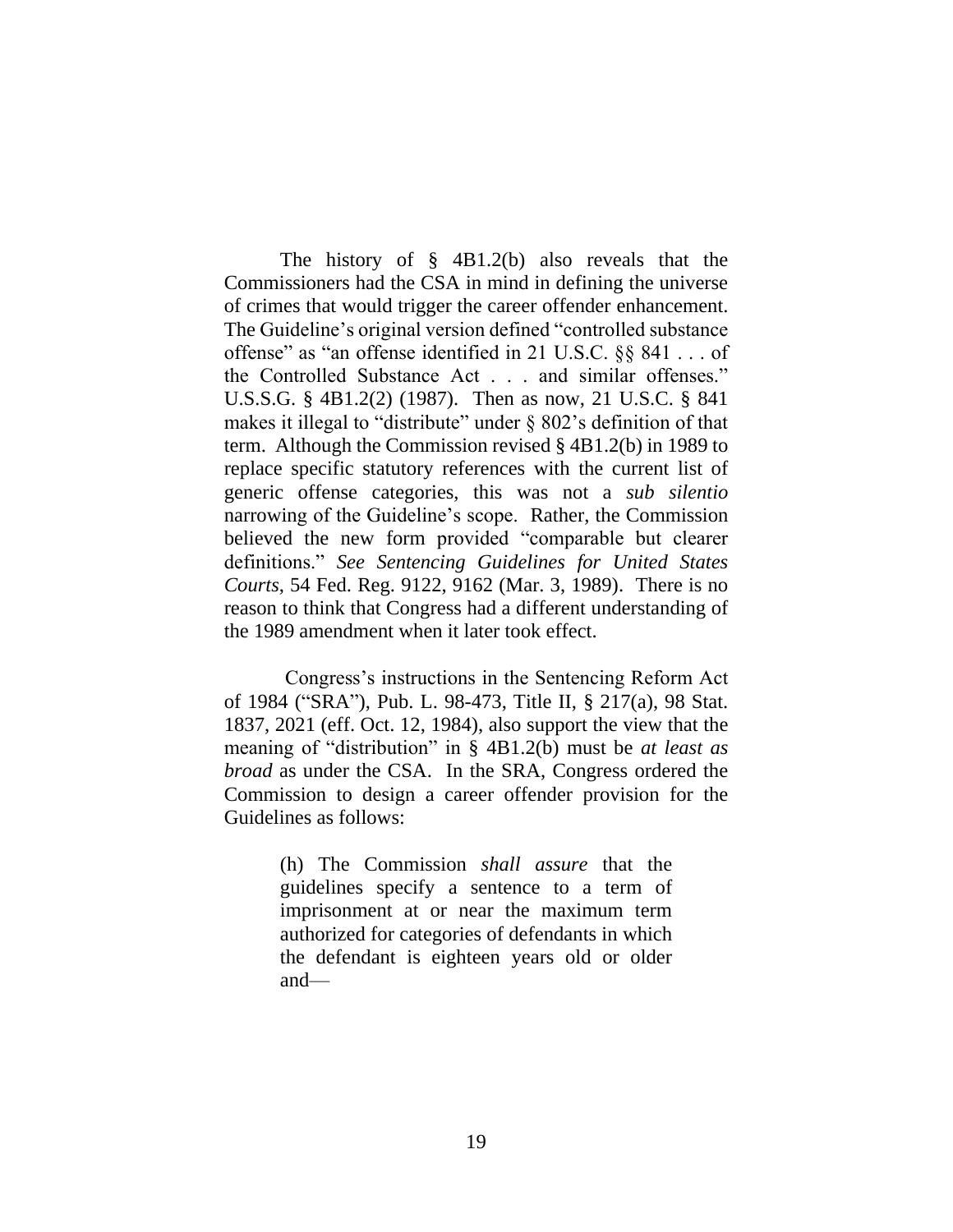(1) has been convicted of a felony that is-

## [. . .]

(B) an offense *described in section 401 of the Controlled Substances Act*  $(21 \text{ U.S.C.} [\S] 841) \ldots$ and

(2) has previously been convicted of two or more prior felonies, each of which is—

# [. . .]

(B) an offense *described in section 401 of the Controlled Substances Act*   $(21 \text{ U.S.C.} [\S] 841)[.]$ 

28 U.S.C. § 994(h)(2)(B) (emphasis added). We have stated that the career offender Guideline "implements 28 U.S.C. § 994(h)[.]" *See United States v. Whyte*, 892 F.2d 1170, 1174 (3d Cir. 1989). And, as we explained above, § 841 proscribes distributing drugs via "attempted transfer". *See* 21 U.S.C. §§ 802(8) and (11); *United States v. Rowe*, 919 F.3d 752, 759 (3d Cir. 2019) (21 U.S.C. § 802 provides relevant definitions for terms in 21 U.S.C. § 841). Consequently, to hold that the Guideline excludes "attempted transfer" offenses would be inconsistent with our holding in *Whyte* that "predicate drug offenses" *include* those which "could have been prosecuted under 21 U.S.C. § 841," as "attempted transfer" can be so prosecuted. 892 F.2d at 1174; *see also United States v. Tobin*,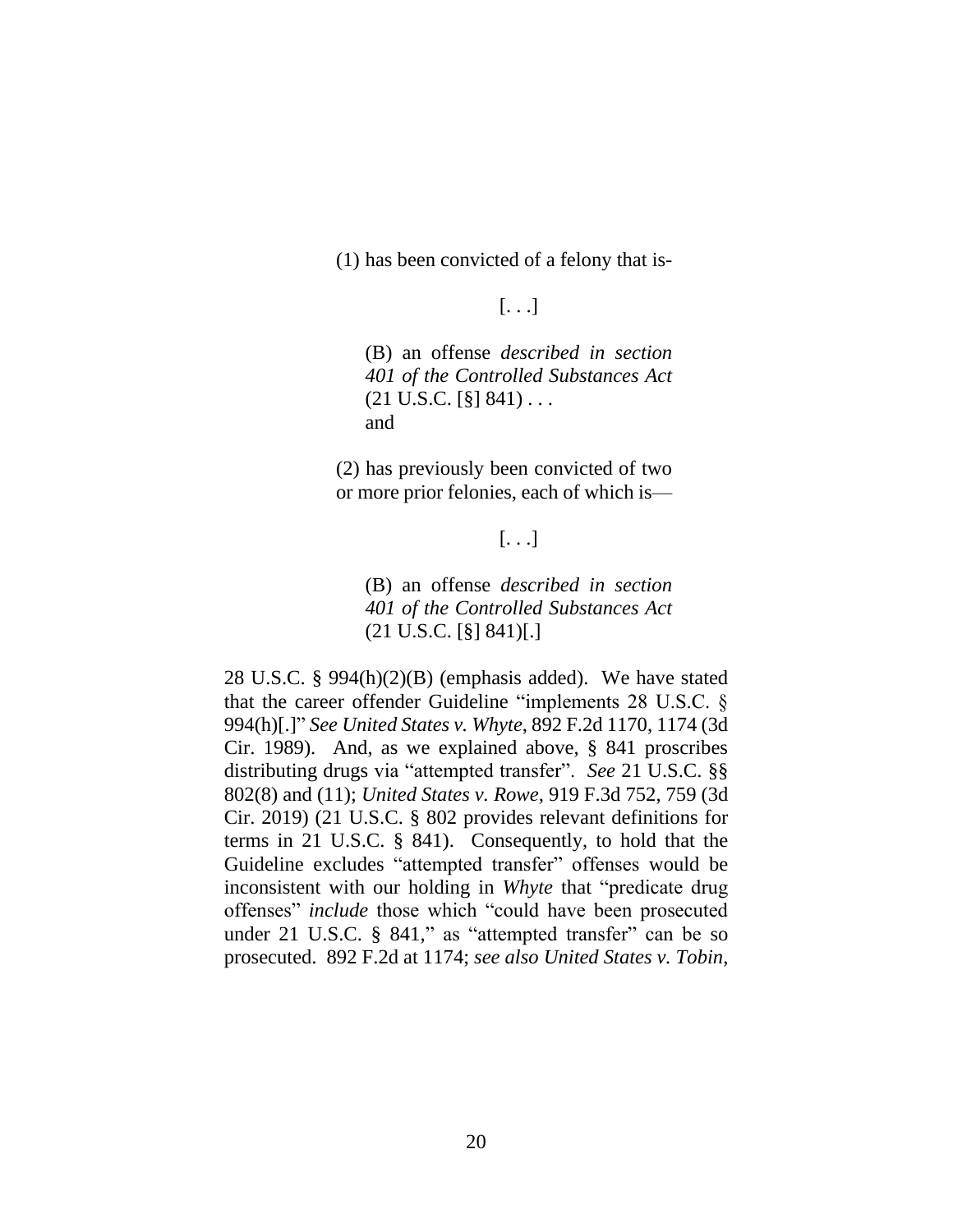676 F.3d 1264, 1289 (11th Cir. 2012) (affirming conviction as instance of "attempted transfer").

Worse, it would mean embracing the absurd proposition that § 841—marked out by Congress as *the* paradigmatic controlled substance statute—is *not* categorically a controlled substance offense under the Guidelines. *See United States v. Booker*, 994 F.3d 591, 596 (6th Cir. 2021) ("It would be remarkable if [appellant] were right that  $\S$  841(a)(1) did not describe a 'controlled substance offense' under U.S.S.G. § 4B1.2(b)). In directing the Sentencing Commission to enact the career-offender Guidelines, Congress specifically instructed that 'offense[s] described in . . . 21 U.S.C. [§] 841' be covered."); *Garth*, 965 F.3d at 497 ("By this logic, federal distribution encompasses attempted distribution, so all 21 U.S.C. § 841(a) convictions for distribution and possession with intent to distribute (that is, most federal drug convictions) would fall outside the guidelines' definition of a controlledsubstance offense. That can't be what the guidelines' drafters had in mind."); *United States v. Havis*, 929 F.3d 317, 320 (6th Cir. 2019) (Sutton, J., concurring in the denial of en banc reconsideration) ("I agree that it would be bizarre if violating the primary provision of the Controlled Substances Act turned out not to be a controlled substance offense."). That result would be contrary to Dawson's own implicit assumption before us that § 841 convictions can function as the *instant offense*, § 4B1.1(a)(2), triggering the career offender Guideline, *see* Appellant's Br. at 14–34 (arguing for reversal based only on  $\S$  4B1.1(a)(3)). Dawson's argument that "attempted transfer" crimes cannot serve as Guideline predicate offenses would prove too much, as the same definition of "controlled substance offense" applies to both §  $4B1.1(a)(2)$  and §  $4B1.1(a)(3)$ . He thus argues for a rule that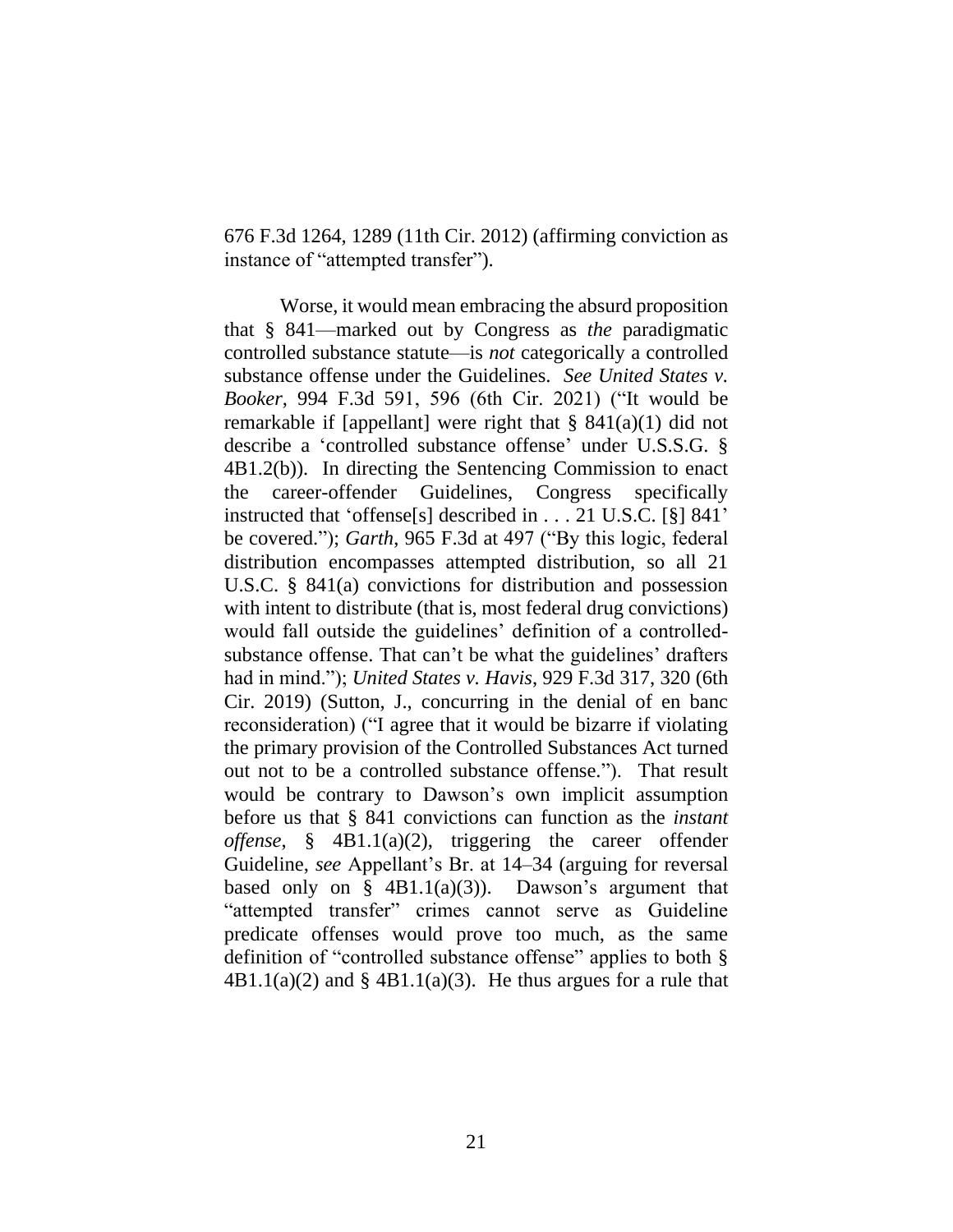would fly in the face of long-established, universal Circuit Court practice assuming the contrary.<sup>12</sup> Our law does not command such a bizarre result. *See Quarles v. United States*, 139 S. Ct. 1872, 1879 (2019) ("We should not lightly conclude that Congress enacted a self-defeating statute.").

The caselaw of our sister Circuits is also instructive in a more direct way, as three of them have held that "distribution" in § 4B1.2(b) has the same meaning as under the CSA. *See Thomas*, 969 F.3d at 584–85; *United States v. Madkins*, 866

<sup>12</sup> *See, e.g.*, *United States v. Murphy*, 998 F.3d 549, 555 (3d Cir. 2021); *United States v. Winter*, 22 F.3d 15, 17 (1st Cir. 1994); *United States v. Richardson*, 958 F.3d 151, 153 (2d Cir. 2020); *United States v. Womack*, 610 F.3d 427, 430 (7th Cir. 2010); *United States v. Brown*, 1 F.4th 617, 619 (8th Cir. 2021). Although § 841's role in the career offender calculus is usually as the *triggering* offense under § 4B1.1(a)(2), rather than as a *predicate* offense under § 4B1.1(a)(3), these categories are plainly identical. *See, e.g.*, *Powerex Corp. v. Reliant Energy Servs., Inc.*, 551 U.S. 224, 232 (2007) ("[I]dentical words and phrases within the same statute should normally be given the same meaning[.]"); *United States v. Piper*, 35 F.3d 611, 616 n.3 (1st Cir. 1994). Thus, Courts that have treated § 841 violations as career offender triggers whether *sua sponte* or by invitation of the parties—have effectively assumed they must be predicate "controlled substance offenses" as well. *See, e.g.*, *United States v. Williams*, 898 F.3d 323, 333 (3d Cir. 2018); *United States v. Hinkle*, 832 F.3d 569, 571 (5th Cir. 2016); *Booker*, 994 F.3d at 596.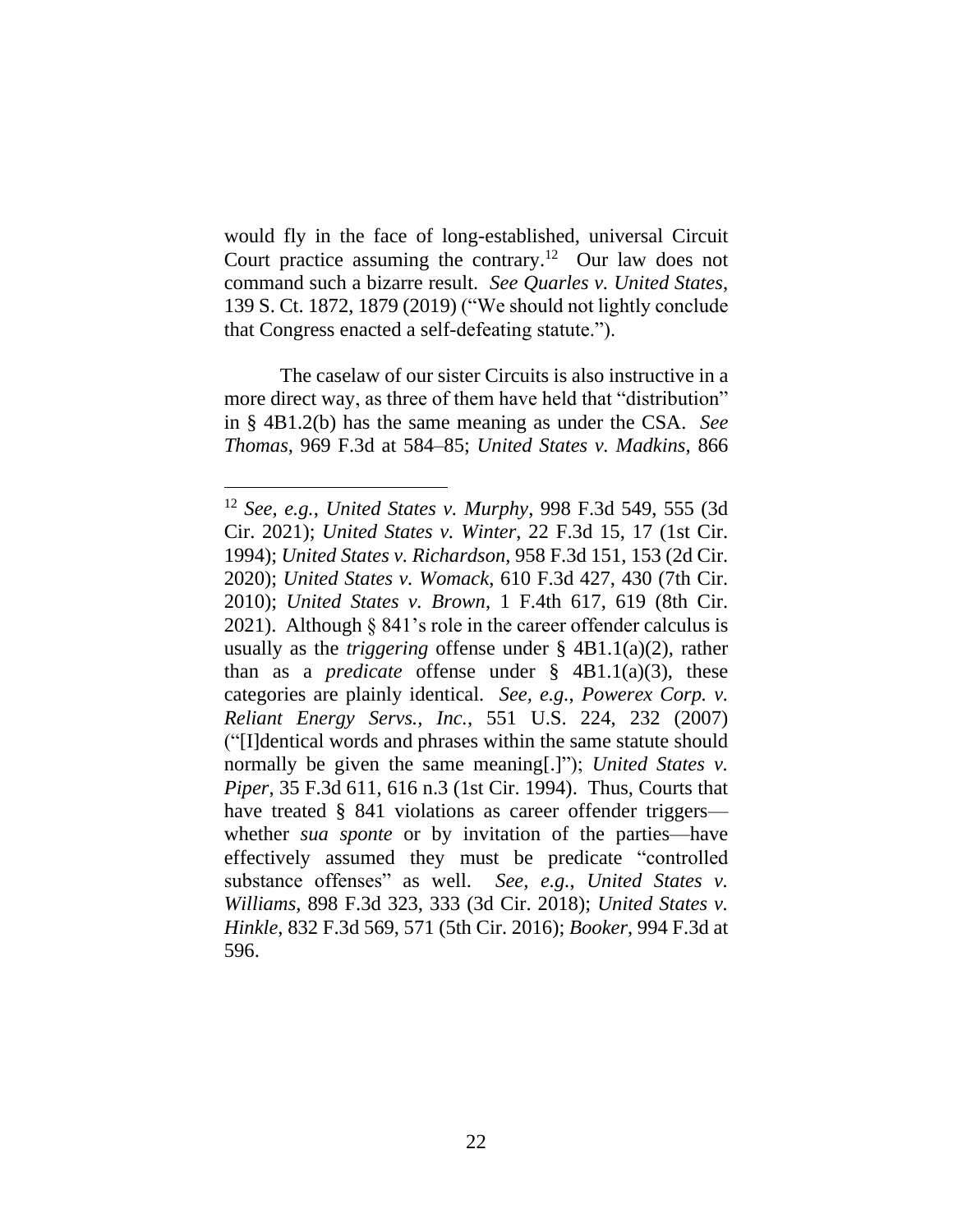F.3d 1136, 1144 (10th Cir. 2017); *United States v. McKibbon*, 878 F.3d 967, 972 (10th Cir. 2017); *United States v. Smith*, 921 F.3d 708, 716 (7th Cir. 2019). The Sixth Circuit in particular has thoroughly analyzed this issue, concluding that the CSA can be "utilize[d] . . . in defining the relevant conduct covered by the Guidelines." *United States v. Jackson*, 995 F.3d 476, 481 (6th Cir. 2021); *see also Havis*, 929 F.3d at 319 (en banc) (Sutton, J., concurring in the denial of en banc reconsideration) ("Though [the Guidelines] do not define distribution, I see no reason to give the word . . . a different meaning from the one in the [CSA]."). The Tenth and Seventh Circuits have also held that Guidelines "distribution" should be understood according to the CSA's definitions. *See Madkins*, 866 F.3d at 1144; *McKibbon*, 878 F.3d at 972; *Smith*, 921 F.3d at 716. 13

In sum, Dawson would have us hold that any statute criminalizing the "attempted transfer" of drugs will not trigger the career offender enhancement. Following him would require us to find that: the Commission has flouted Congress's clear command for more than three decades; the universal assumption of the Circuit Courts has been incorrect; and the clear holdings of three Circuits are misguided. This we will not do. All the authority points in the contrary direction: the Guidelines category of "distribution" offenses includes prohibitions on the "attempted transfer" of drugs, including § 841(a) and § 780-113(a)(30).

<sup>&</sup>lt;sup>13</sup> The Second Circuit has also appeared to indicate its agreement, albeit in *dicta*. *See United States v. Savage*, 542 F.3d 959, 965 n.5 (2d Cir. 2008) (observing that a mere offer to sell drugs does not constitute distribution "as Guidelines § 4B1.2(b) *and* 21 U.S.C. § 802(11) define the term." (emphasis added)).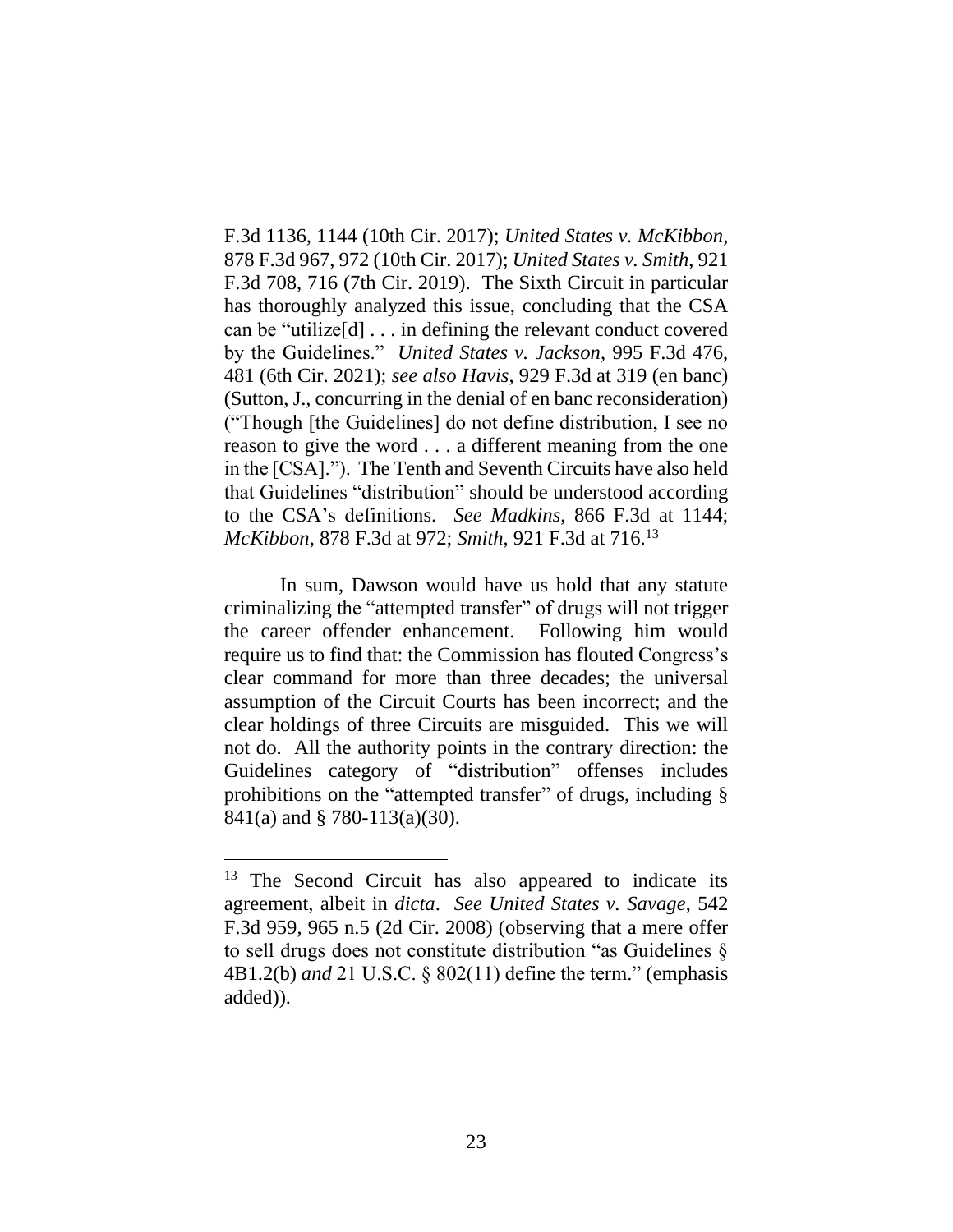Resisting this conclusion, Dawson contends that we should ignore the CSA's definitions when interpreting the meaning of "distribution" in the Guidelines. He cites several out-of-Circuit cases, none of which is on-point. His citations to *United States v. Ruth*, 966 F.3d 642 (7th Cir. 2020) and *United States v. Ward*, 972 F.3d 364 (4th Cir. 2020) do him little good, as those cases addressed a distinct issue: how to interpret the term "controlled substance" in  $\S$  4B1.2(b)—does it refer only to drugs in the CSA schedules, or does it also reach state schedules? *See Ruth*, 966 F.3d at 652–53 (distinguishing the two issues). Neither side of that debate appears to doubt that the Guidelines cover *at least* those substances in the CSA schedules. *See, e.g.*, *id*. at 653–54. Here, we come to an analogous conclusion: the Guidelines cover "distribution" offenses at least to the extent those are defined under the CSA, which includes "attempted transfer".<sup>14</sup>

<sup>14</sup> Nor are we moved by the D.C. Circuit's analysis in *United States v. Winstead*, 890 F.3d 1082 (D.C. Cir. 2018). There, the D.C. Circuit declined to add "attempted transfer" to the list of offense categories in § 4B1.2(b). *Id*. at 1091–92. It reasoned that the Sentencing Commission could have added such a category to § 4B1.2(b)—as they did elsewhere in the Guidelines—but chose not to, and  $\S$  4B1.2(b)'s list provides the exclusive definition of the term "controlled substance offense" in the Guidelines. *Id*. This reasoning has little bearing on the question before us, which concerns how to define a term—"distribution"—which is *already on the list* of § 4B1.2(b) offense categories and is *not* itself defined within the Guidelines. We do not alter the text of the Guideline, which was, in effect, the proposal facing the *Winstead* Court.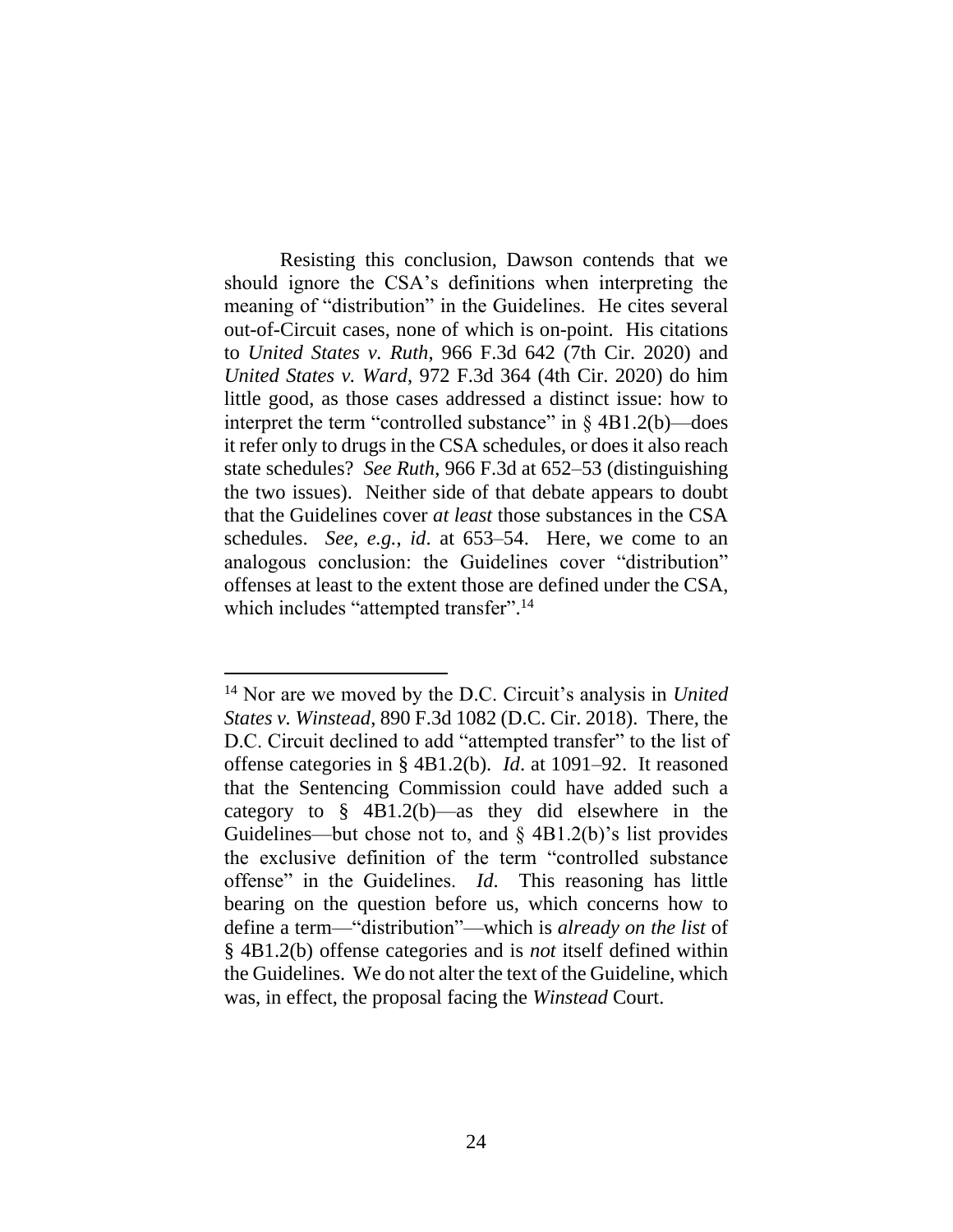Lastly, we consider the "purpose" behind, and policy of, the career offender Guidelines, *Nasir*, 17 F.4th at 471 (citing *Kisor*, 139 S. Ct. at 2415), which implement Congress's desire to impose "substantial prison terms" on "repeat drug traffickers," *Whyte*, 892 F.2d at 1174. Considering that objective, we strive to avoid rendering the enhancement inapplicable to convictions obtained under the drug trafficking laws of numerous states. *See Stokeling v. United States*, 139 S. Ct. 544, 552 (2019) ("Where . . . the applicability of a federal

criminal statute requires a state conviction, we have repeatedly declined to construe the statute in a way that would render it inapplicable in many States."). Here, this principle militates against Dawson's position. Numerous states have adopted the CSA's definitions of "distribution" and "delivery" in codifying drug trafficking offenses. *See supra* n.11. Dawson asks us to hold that a conviction under any of those statutes is not categorically a "controlled substance offense" for career offender purposes. Plainly, the Government's contrary reasoning, "more so than [Dawson's], effectuates the purpose" of the career offender enhancement. *Whyte*, 892 F.2d at 1174. We discern no persuasive argument that would force us to neuter the Guideline.

\*\*\*

We will not undo the District Court's decision to designate Dawson a career offender. Although the enhancement was based on our now-defunct decision in *Hightower*, it was nonetheless correct, as our extensive analysis of the Guidelines text—without recourse to the Commentary—and state law has shown. In short, even after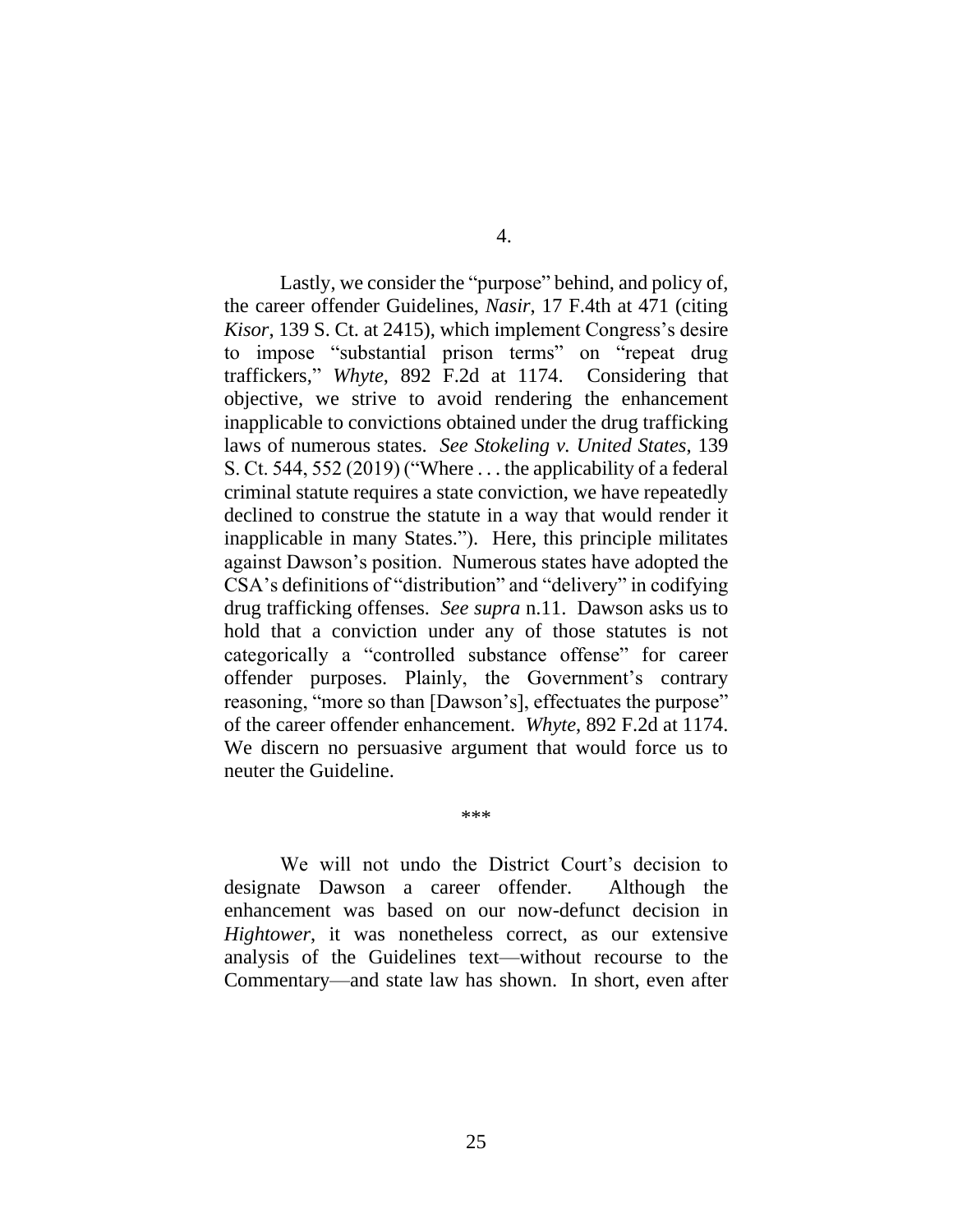*Nasir*, § 780-113(a)(30) remains a career offender predicate. Dawson's convictions under that statute justify his career offender status. 15

#### B.

We turn now to Dawson's claim that the District Court failed to comply with Federal Rule of Criminal Procedure 32. We hold that Dawson failed to preserve this claim and he cannot meet his burden under plain error review.

As we explained, the District Court sentenced Dawson to 142 months' imprisonment, reflecting a 46-month downward variance from the bottom end of the Guidelines range. During a sealed sidebar conference early in the sentencing hearing, defense counsel reiterated his objection to the PSR's inclusion of L.B.'s fatal overdose, asking the Court to make a ruling *if* it intended to hold Dawson responsible. Back in open court, the District Court observed that defense counsel was concerned "about the Court taking into consideration, when imposing sentence, that the conduct of your client caused" L.B.'s death. Appx. at 223. The Court then overruled Dawson's objection, noting that the PSR did not claim Dawson caused L.B.'s death. The Court announced that

<sup>&</sup>lt;sup>15</sup> In his Supplemental Brief, Dawson also raises—for the very first time—a new ground for reversal: that  $\S 780-113(a)(30)$  is overbroad because it includes mere "offers to sell" drugs. *See* Appellant's Supp. Br. at 7-9 (citing a nonprecedential Superior Court decision reviewing for abuse of discretion). As this issue was raised for the first time in a Supplemental Brief, we decline to consider it. *See, e.g.*, *Alvin v. Suzuki*, 227 F.3d 107, 118 (3d Cir. 2000).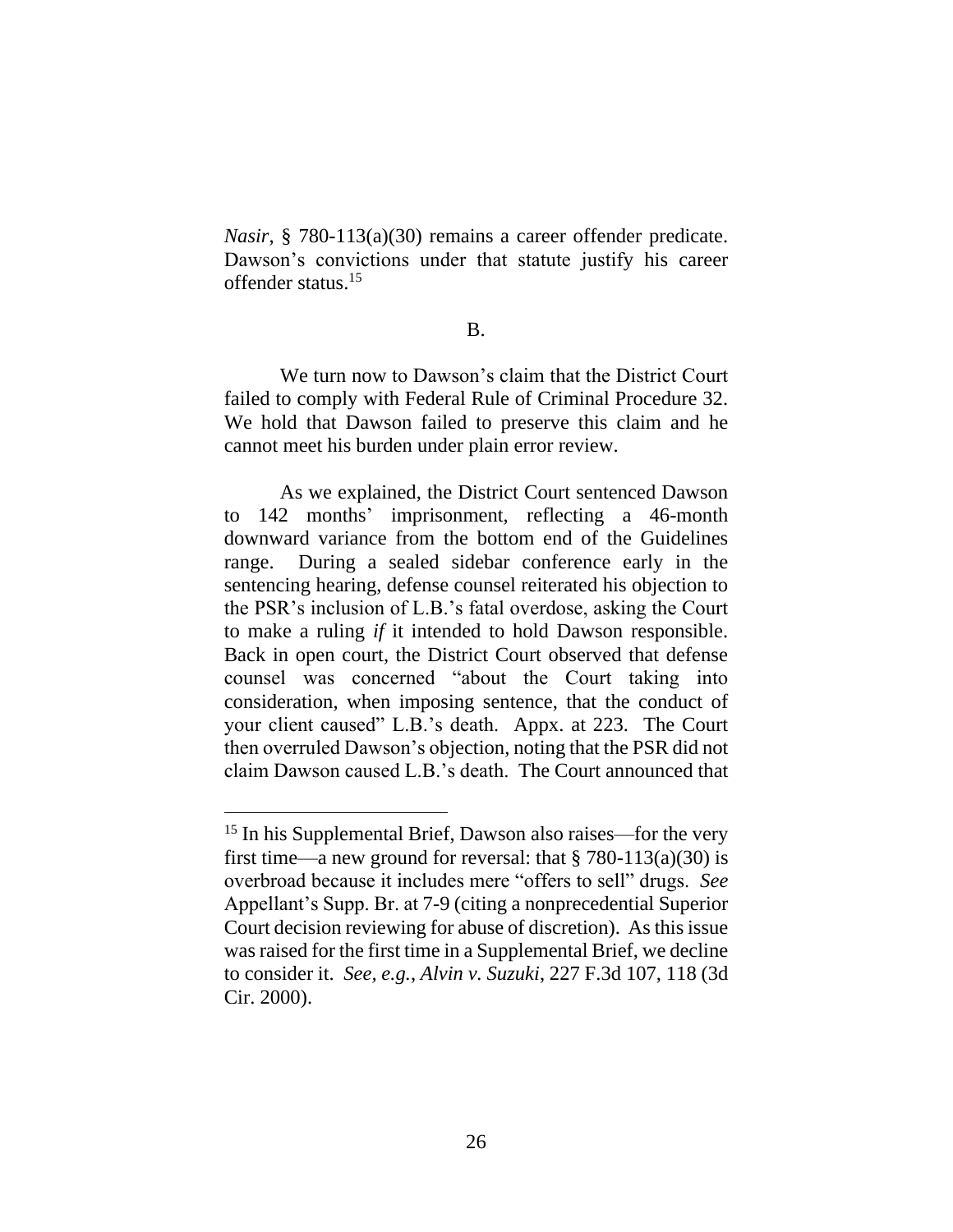it would only decide on the causation issue—insofar as it transcended the PSR objection—should the Government press the point at the hearing. Defense counsel did not complain that the Court's ruling on the objection failed to dispose of the broader causation point. Neither did he object to the Court's announced intention to address that point *only* should the Government raise it.

Later in the hearing, defense counsel argued that the Court should vary downward because of the disparity between Dawson's sentencing exposure in state and federal court, noting that the case was adopted only after Dawson refused to plead guilty to the drug death count. The Court concluded, however, that this dimension of the case was irrelevant. The Government neither pursued nor withdrew the argument that Dawson caused L.B.'s death.<sup>16</sup> In explaining sentence, the Court made no reference to the drug death. After the imposition of sentence, defense counsel did not object to the District Court's failure to make a ruling regarding the overdose causation issue, telling the Court that there was nothing further that needed to be dealt with.

Federal Rule of Criminal Procedure 32(i)(3)(B) provides that:

> (3) Court Determinations. At sentencing, the court:

[. . .]

<sup>&</sup>lt;sup>16</sup> The Government did announce that "we stated our position" in our sentencing memorandum. We stand by it." Appx. 250.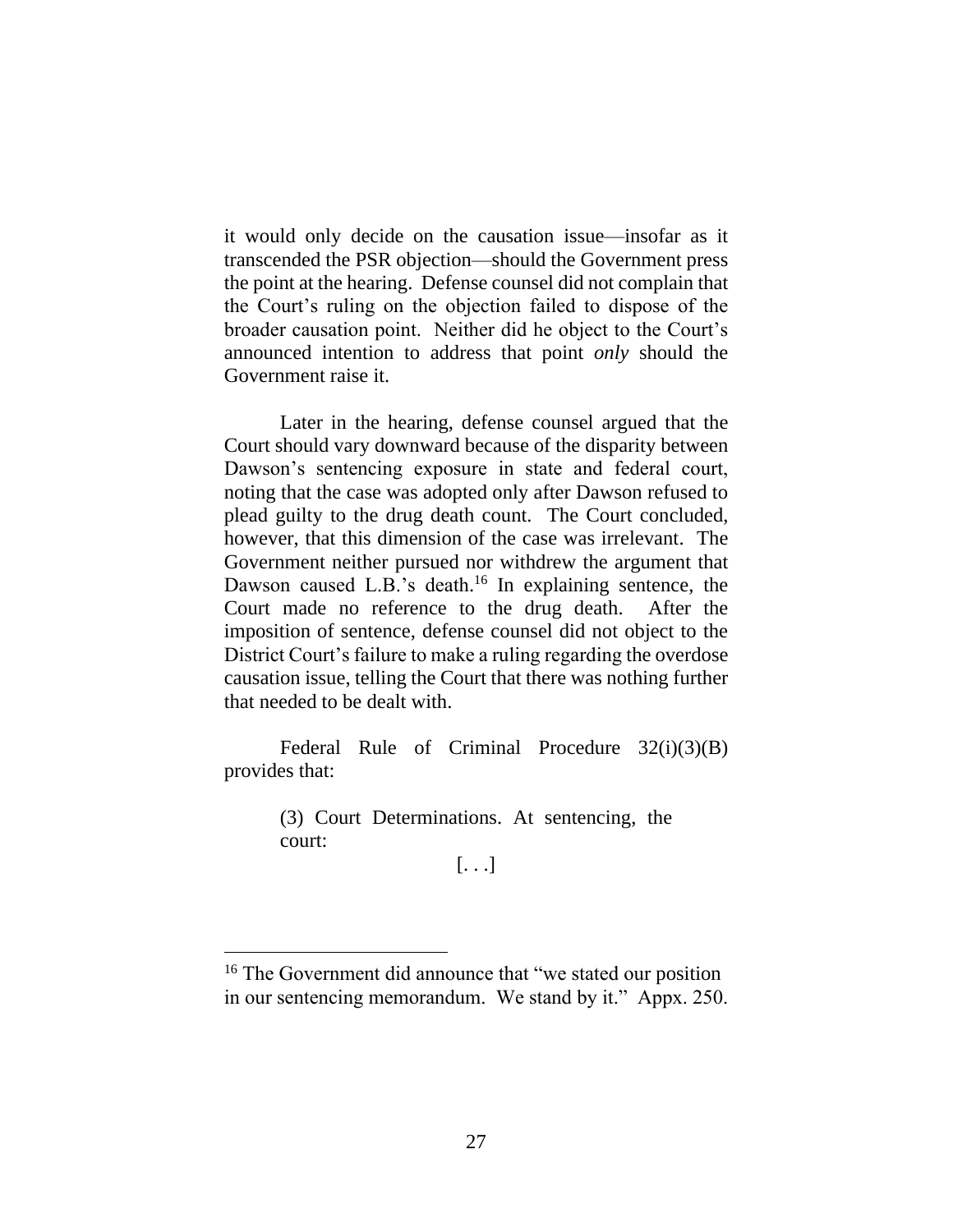(B) must--for any disputed portion of the presentence report or other controverted matter--rule on the dispute or determine that a ruling is unnecessary either because the matter will not affect sentencing, or because the court will not consider the matter in sentencing[.]

The rule is "strictly enforced" and requires the district court to make express findings on disputed facts or to disclaim reliance thereon. *See United States v. Electrodyne Sys. Corp.*, 147 F.3d 250, 255 (3d Cir. 1998).

Dawson argues that the District Court disregarded its duty under Rule  $32(i)(3)(B)$  by failing to rule on the "controverted" question of whether he caused L.B.'s death. Dawson maintains this objection was preserved at sentencing by: (1) Defense counsel's early requests for a ruling; and (2) Counsel's later statement that the overdose death should not be considered. We disagree.

> In *United States v. Flores-Mejia*, we held that: a defendant must raise any procedural objection to his sentence at the time the procedural error is made, i.e., when sentence is imposed without the court having given meaningful review to the objection. Until sentence is imposed, the error has not been committed. At the time that sentence is imposed, if the objection is made, the court has the opportunity to rectify any error by giving meaningful review to the argument.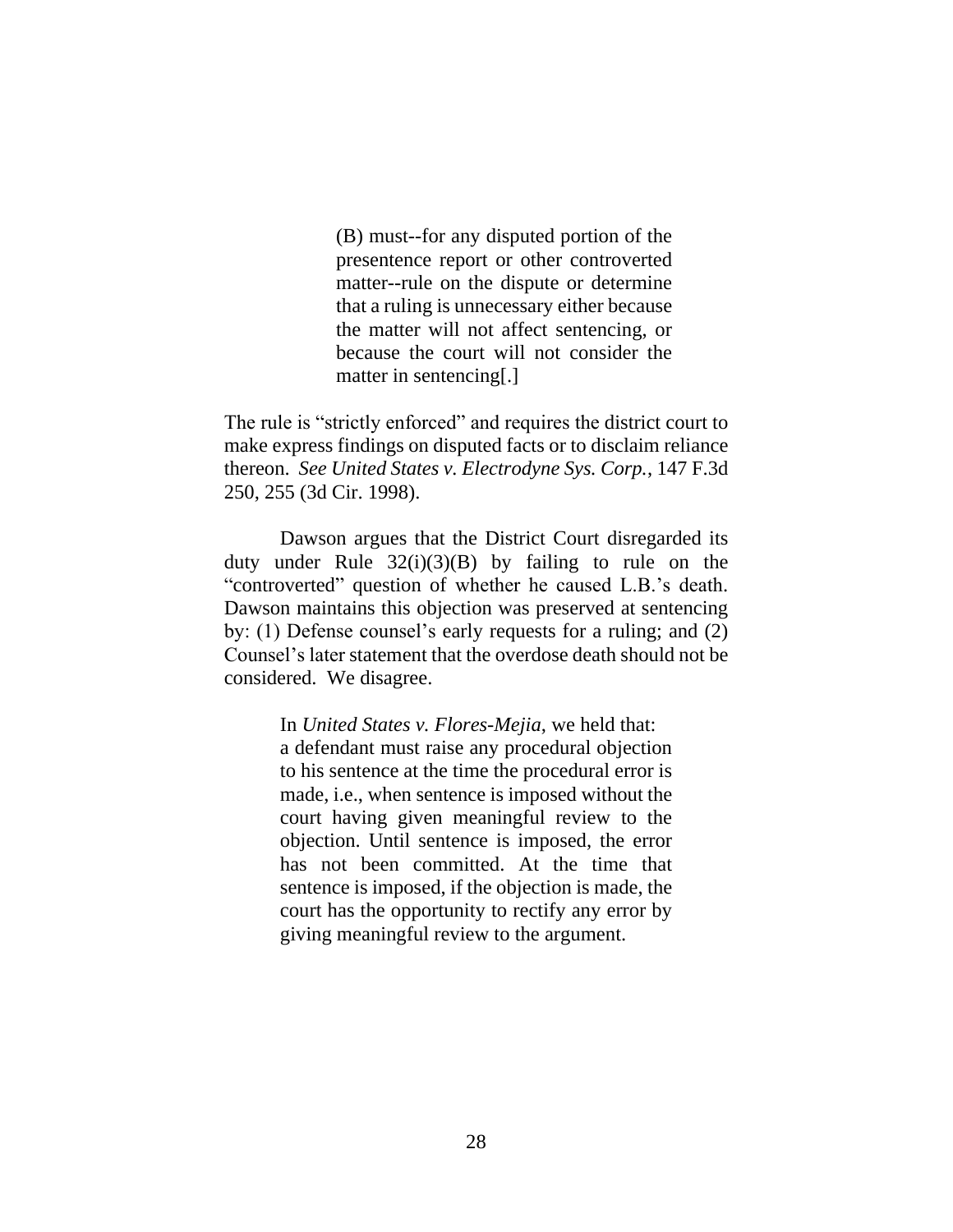759 F.3d 253, 256 (3d Cir. 2014) (en banc). This preservation rule allows for the rapid resolution of procedural errors, without the need for time-consuming appeals, and prevents "'sandbagging' of the court by a defendant who remains silent about his objection to the explanation of the sentence, only to belatedly raise the error on appeal if the case does not conclude in his favor." *Id*. at 257.<sup>17</sup>

The species of error at issue in *Flores-Mejia* was a district court's failure to rule on a defense request for a variance, which had been made in both its sentencing memorandum and was repeated at the sentencing hearing. *Id*. at 255. Our preservation analysis in that context is equally applicable in the Rule 32 context. *See United States v. Fishoff*, 949 F.3d 157, 163 n.12 (3d Cir. 2020) (applying *Flores-Mejia* analysis in Rule 32 context, finding post-imposition objection preserved claim of error); *see also United States v. Wagner-Dano*, 679 F.3d 83, 90 (2d Cir. 2012) ("We review only for plain error where, as here, an appellant asserts that the district court neglected to address an objection to the PSR in violation of Rule 32(i)(3)(B), but that appellant failed to alert the district

<sup>&</sup>lt;sup>17</sup> Of course, the requirement of post-imposition objection does not apply to every error; we qualified in a footnote that: "A party may . . . make an objection to a procedural error at an earlier point as when, for example, a substantive request is denied and procedurally the defendant has objected to a lack of meaningful consideration of that request." *Flores-Mejia*, 759 F.3d at 255 n.1. However, merely arguing the district court should rule in your favor on an issue does not, alone, preserve a procedural objection to the court's ultimate failure to do so. *Id*. at 255 (defense counsel argued for variance but did not object to court's failure to rule on the matter).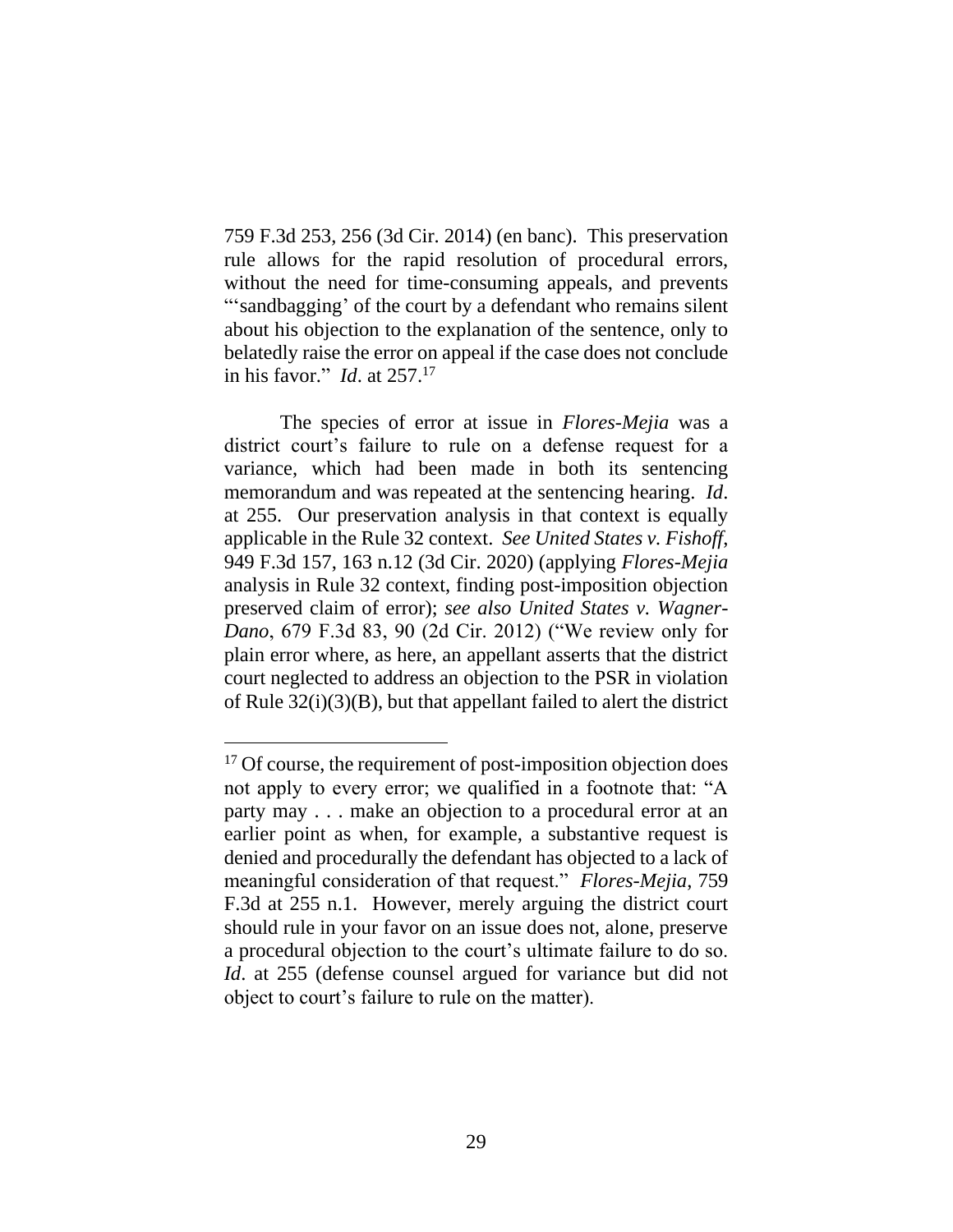court of this procedural issue after the district court made its findings or pronounced its sentence."); *United States v. Warren*, 737 F.3d 1278, 1284–85 (10th Cir. 2013) (plain error review appropriate where defendant does not "speak up and say the district court . . . violated Rule 32 or failed to properly resolve disputed facts").

In overruling Dawson's PSR objection—which had sought to excise those paragraphs discussing L.B.'s death—the Court said it would address the broader matter of causation if the Government should argue the point at the hearing. Dawson's counsel accepted this proposed procedure without complaint. The Government proceeded to ignore the causation argument, and the Court did not re-raise it *sua sponte*. Crucially, when the District Court made its findings and imposed sentence without ruling on Dawson's role in L.B.'s death, *defense counsel remained silent*. After sentence had been imposed, the Court asked if counsel had any outstanding issues that needed to be addressed, and defense counsel responded that *there were none*. Counsel did not alert the Court to any Rule 32 error; this objection was thus forfeited.

The Second Circuit faced a comparable scenario in *Wagner-Dano*, 679 F.3d at 83. There, Wagner-Dano lodged a variety of written objections to the PSR, which defense counsel pressed at the sentencing hearing. *Id*. at 87. The district court adopted the PSR in full, which effectively resolved some, but not all, of the objections. *Id*. at 90. The unresolved objections—which "did not directly dispute the facts as set forth in the PSR, but rather attempted to clarify Wagner-Dano's motives or provide context for the PSR's facts"—were not separately addressed by the Court at any point; defense counsel did not object to this omission. *Id*. On appeal,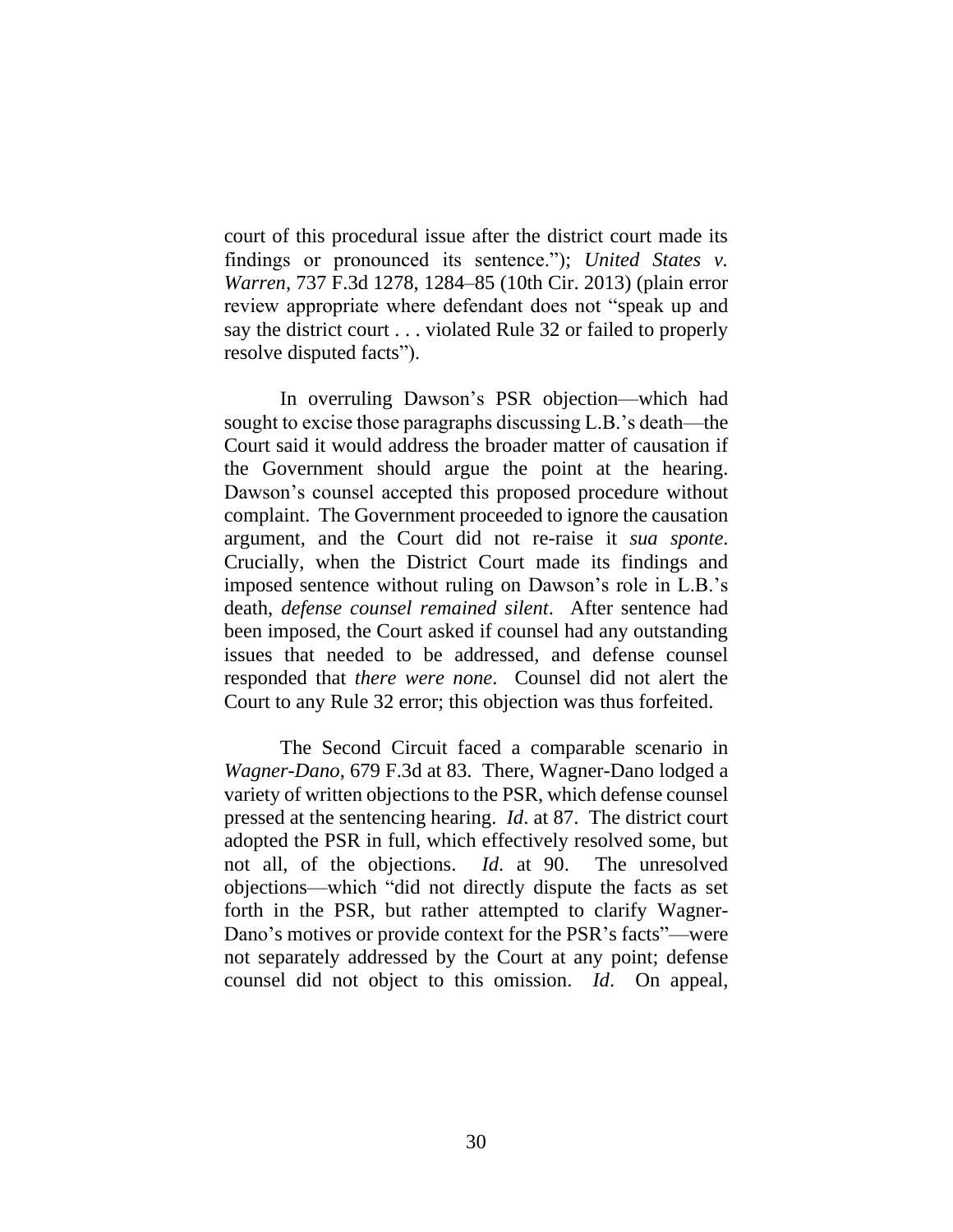Wagner-Dano argued that the Court had violated Rule 32(i)(3)(B). *Id*. The Second Circuit held that review would be for plain error because Wagner-Dano "failed to alert the district court of this procedural issue *after* the district court made its findings or pronounced its sentence." *Id*. (emphasis added). The Circuit explained that substantive argument on a point is not sufficient to preserve a related procedural objection, at least where the issue implicated is simple and familiar. *Id*. at 90–92 (citing *United States v. Villafuerte*, 502 F.3d 204 (2d Cir. 2007)). As compliance with Rule 32 is "neither novel nor complex," the parties must bring any such claim of procedural error to the district court's attention to avoid forfeiture. *Id.* at 91–92.<sup>18</sup>

We find the Second Circuit's analysis to be relevant and persuasive. Here too, the District Court appears to have disposed of Dawson's argument only in part, overruling the narrow PSR objection without addressing the broader causation point lurking behind it. But, if Dawson believed this to be error, then he had to bring it to the Court's attention.<sup>19</sup> His substantive argument that L.B.'s death should not play a role and early requests for a ruling "if the Court is going to rely

<sup>18</sup> The Second Circuit also echoed our own rationale in *Flores-Mejia*, explaining that requiring timely and specific objection to Rule 32 error facilitates rapid judicial correction of any problem, avoiding the delay and expense of appeals. *See Wagner-Dano*, 679 F.3d at 91.

<sup>&</sup>lt;sup>19</sup> Instead, counsel acceded to the District Court's decisions to: (1) construe the PSR objection narrowly; and (2) rule on the larger causation point only if the Government chose to argue it at the hearing.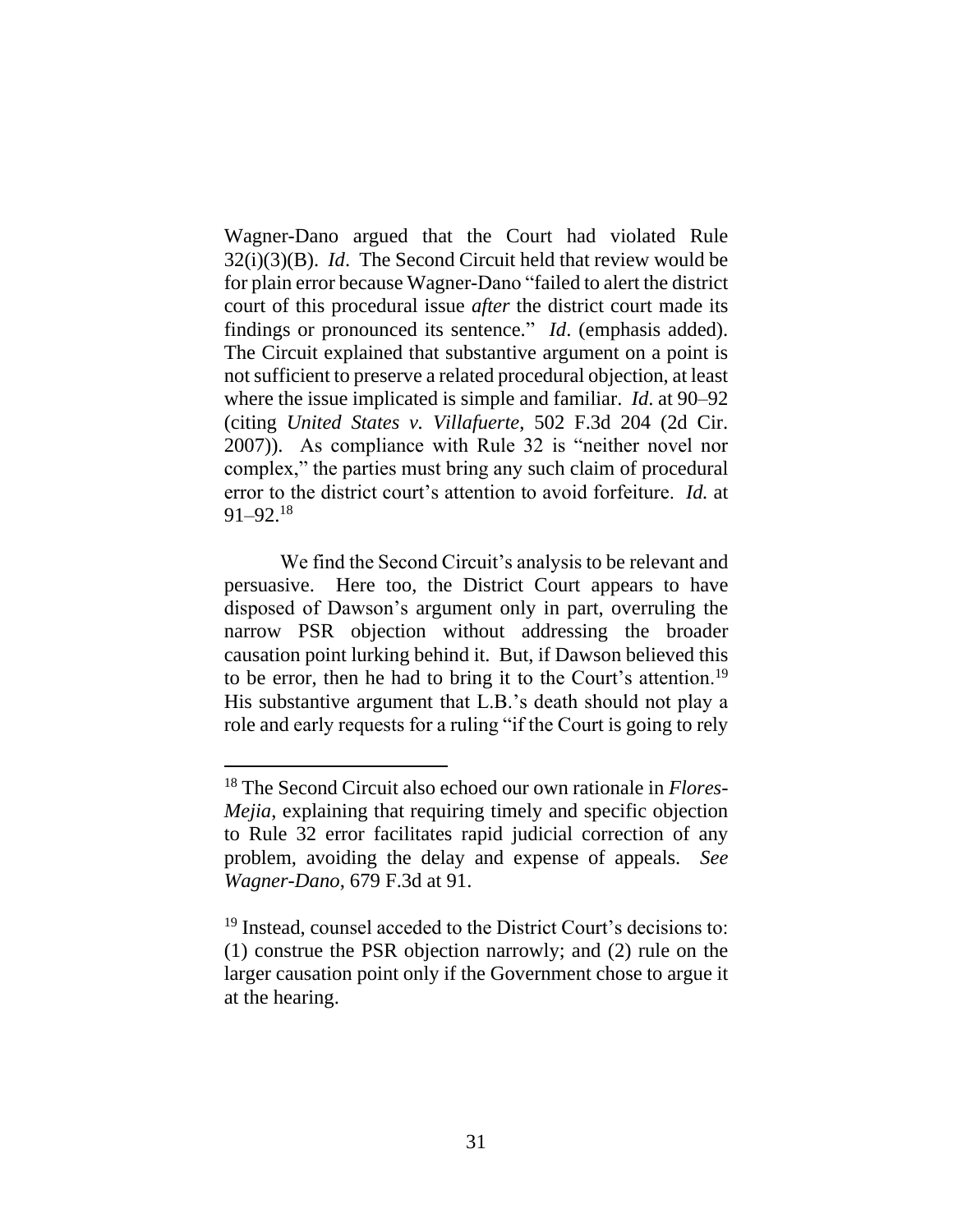on [the death] as a factor in setting sentence" did not preserve the objection. Appx. 265. As the Second Circuit found, *substantive* argument will not preserve a *procedural* objection to the manner of the substantive point's resolution (or lack thereof). And Dawson's requests for a ruling were, at a minimum, too premature to preserve an objection, as no error had been committed at that time. *See Flores-Mejia*, 759 F.3d at 255 n.1 (counsel must object to a procedural error when it becomes "evident" $)^{20}$ .

In sum, if Dawson wanted to preserve a Rule  $32(i)(3)(B)$ objection, then he should have spoken up when that error was allegedly consummated by the District Court's imposition of sentence without full resolution of the causation issue. His

<sup>20</sup> By contrast, *Fishoff*, 949 F.3d 157, illustrates proper preservation practice. There, the appellant argued that the district court had violated Rule  $32(i)(3)(B)$  by failing to rule on an affirmative defense put forward in his sentencing memorandum. *Id*. at 163. At the sentencing hearing, the Court asked if the parties had any non-Guidelines objections to the PSR and, after defense counsel sought clarification as to whether this included his affirmative defense, the Court announced that it would hear argument regarding that issue "separate[ly]." *Id*. at 161–62. However, the Court proceeded to calculate and impose sentence without mentioning the issue again, drawing an objection from defense counsel "remind[ing] the court that it had not addressed" the affirmative defense. *Id*. at 162. We found that this postimposition objection preserved the Rule 32 issue. *Id*. at 163 n.12 (contrasting counsel's failure in *Flores-Mejia* to raise such a post-imposition objection).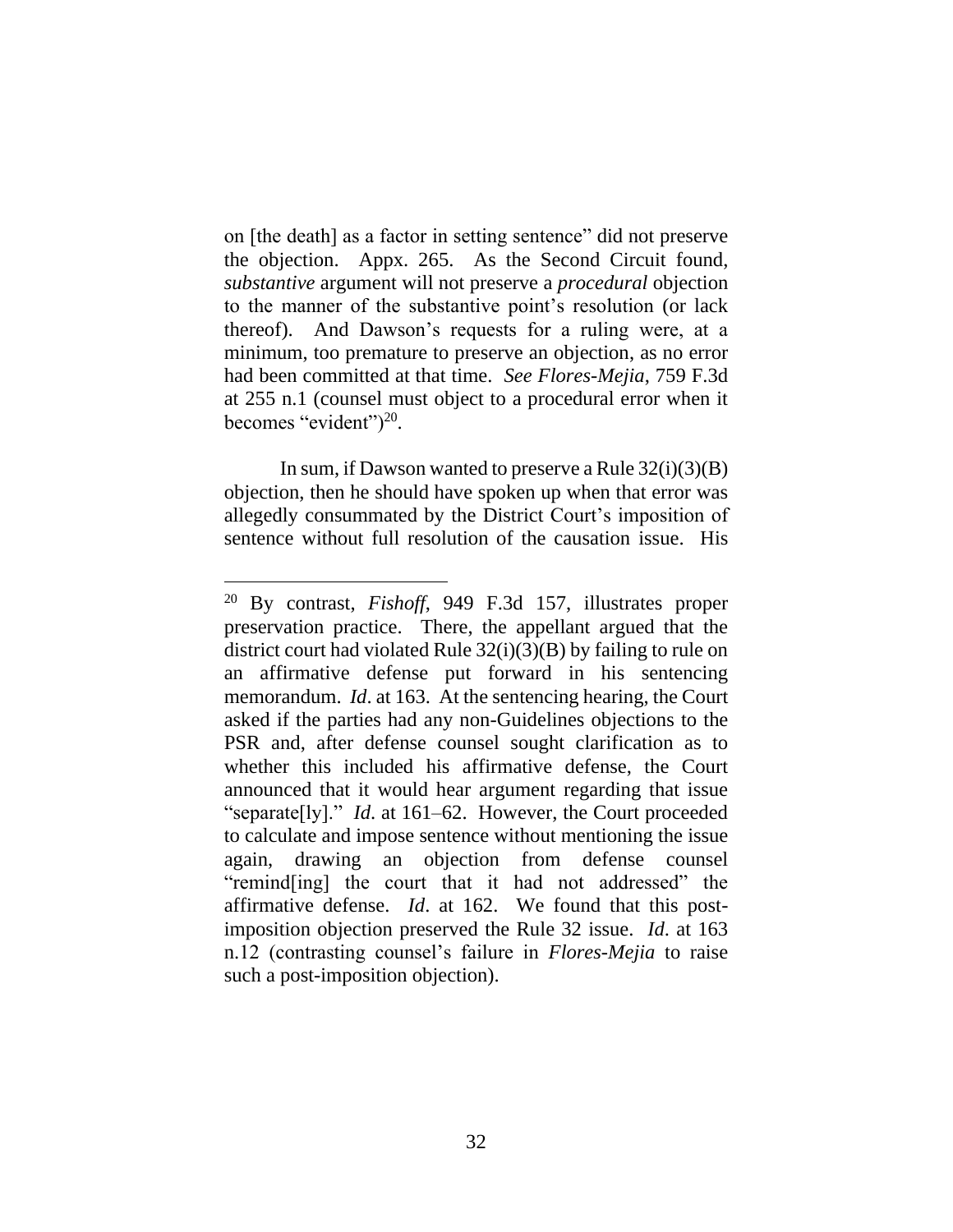failure to do so means that our standard of review is for plain error.

Reviewing for plain error then, we find no cause to disturb Dawson's sentence. He "has 'the burden of establishing entitlement to relief for plain error.'" *Greer v. United States*, 141 S. Ct. 2090, 2097 (2021) (quoting *United States v. Dominguez Benitez*, 542 U.S. 74, 82 (2004)). An error is plain if it is "clear" or "obvious," "affects substantial rights," and "affects the fairness, integrity or public reputation of judicial proceedings." *United States v. Dragon*, 471 F.3d 501, 505 (3d Cir. 2006) (quoting *United States v. Olano*, 507 U.S. 725, 732–34 (1993)); Fed. R. Crim. P. 52. An error "affects substantial rights when it is prejudicial," that is, when it "affected the outcome of the district court proceedings." *Id*. (quoting *Olano*, 507 U.S. at 734); *see also United States v. Payano*, 930 F.3d 186, 192 (3d Cir. 2019) (defendant must show "reasonable probability" that result would have been different but for the claimed error).

Even assuming *arguendo* that the District Court's omission was clear error, Dawson cannot show that it affected his substantial rights. There is no indication in the record that the District Court held Dawson responsible for L.B.'s death. To the contrary, there is ample reason to believe that the District Court did *not* take the death into account. The District Court granted a substantial downward variance, imposing a sentence 46 months below the bottom end of Dawson's Guideline range. That immediately suggests the Court did not hold Dawson responsible for an uncharged *homicide* offense let alone one that the Court never mentioned in explaining the basis for the sentence selected. This silence makes perfect sense in light of the Court's announced intention to hold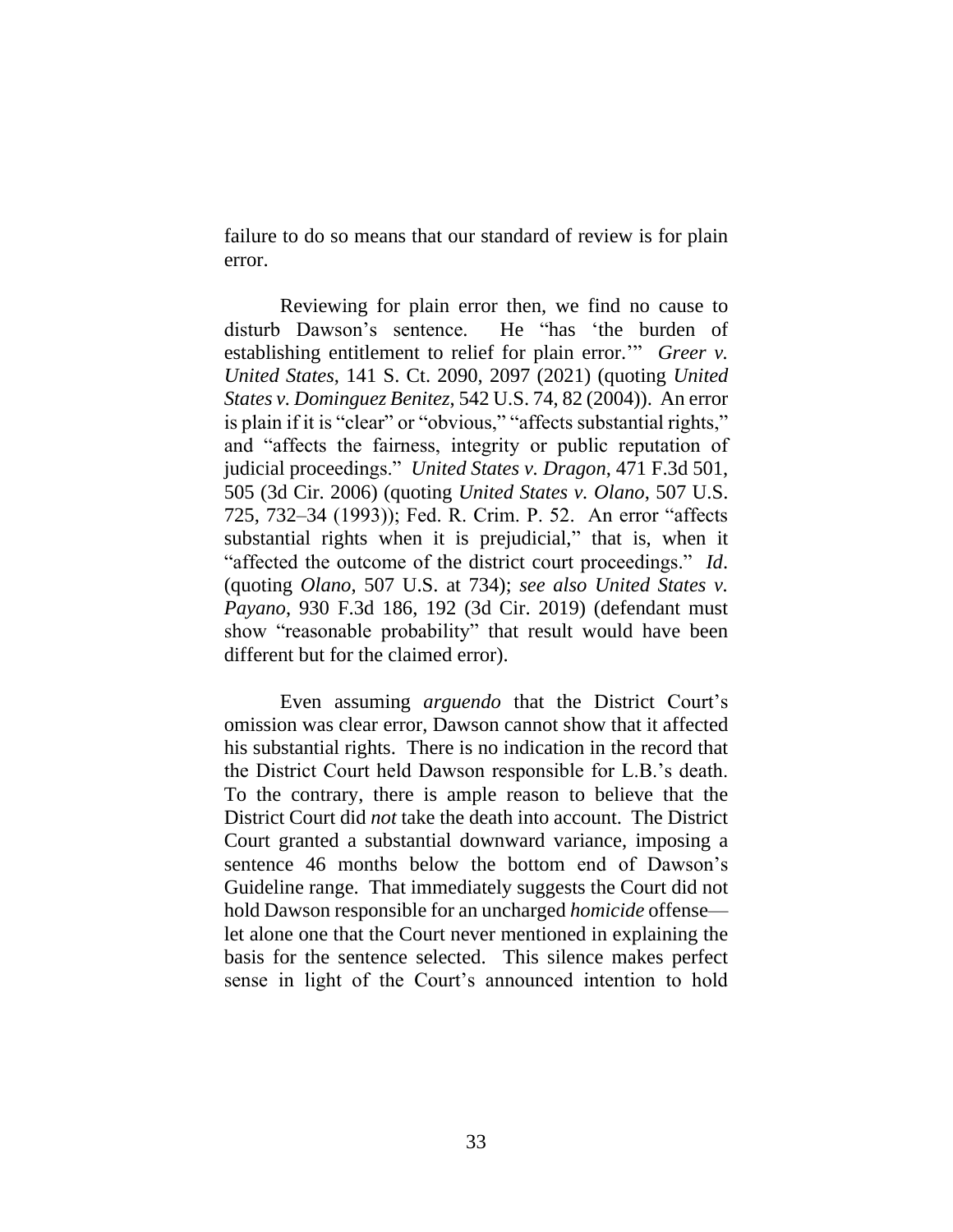Dawson responsible for L.B.'s death only *if* the Government were to argue the matter at the hearing *and* manage to convince the Court on the point. The best reading of the record is that the Court was true to its word: the Government did not press the causation point, so it did not impact sentence.

Moreover, the Court was explicit regarding what factors *did* influence the sentence. It explained that Dawson's case was no "exception" to its general policy to "factor mercy into [its] sentences when possible." Appx. 256–57. And, in reviewing the § 3553(a) factors, the Court paid special attention to "protect[ing] society from potential harm, an inference that can easily be drawn from the defendant's five convictions that he does pose some danger to society, specifically returning to dealing in serious drugs when the going gets tough, as he has done in the past." Appx. 259. There is not even a hint that the District Court believed Dawson caused L.B.'s death, choosing not to elaborate on the "seriousness of the defendant's conduct." Appx. 259.

Dawson draws our attention to the District Court's selfdescribed "struggl[e]" to justify an even greater variance, Appx. 256, asking us to take this as proof that the Court was reluctant to vary further only because it *was* considering L.B.'s death. Dawson believes that he made very persuasive arguments below which, absent consideration of the drug death, would have generated a greater variance. *See* Appellant's Br. at 52–57. To the contrary, the record shows that the District Court was reluctant to vary precisely because it *rejected* the Defense's arguments:

> We've been in session almost three hours during this proceeding, and I've heard a lot emanating